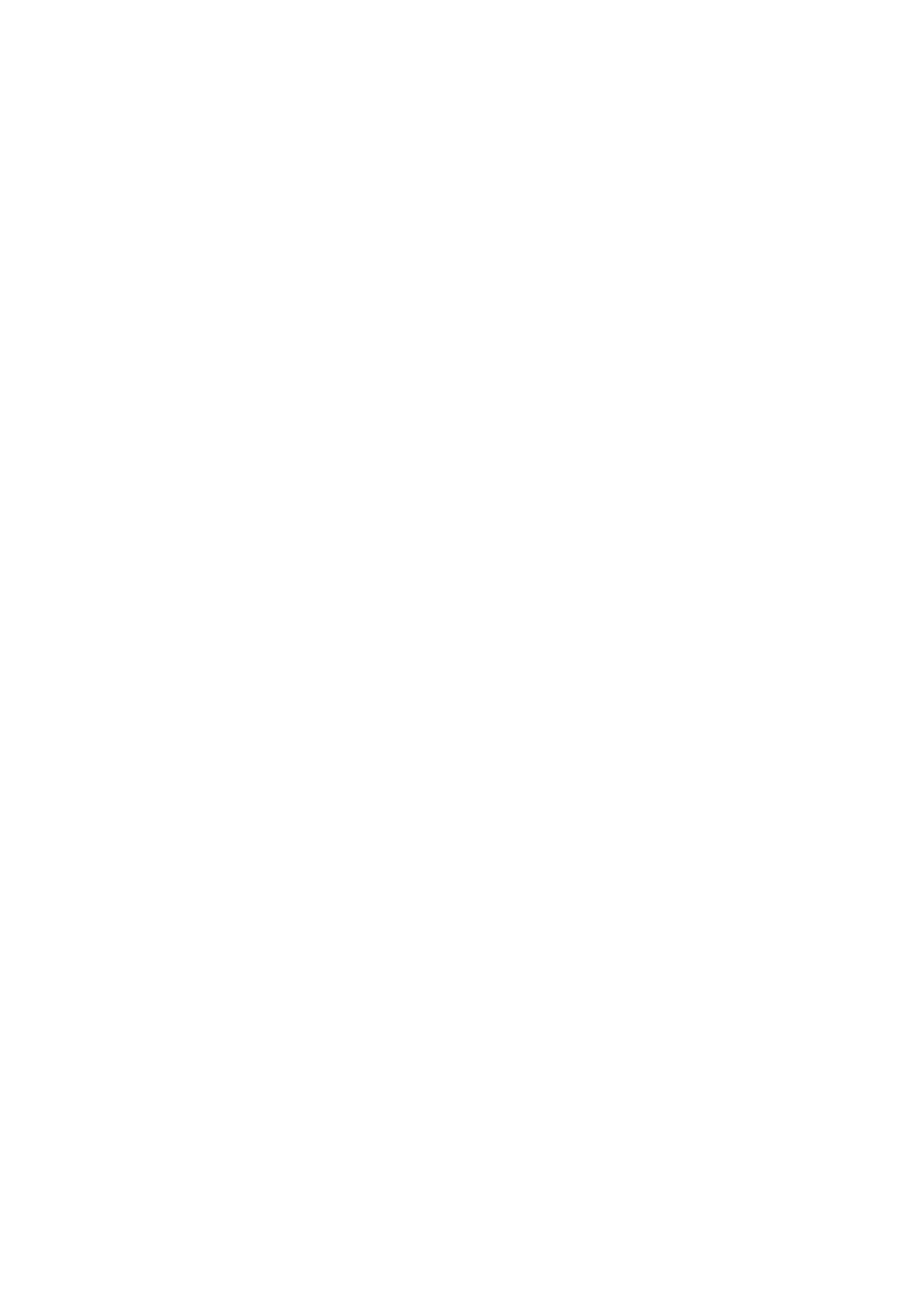# **Regulation No. 87**

# Uniform provisions concerning the approval of daytime<br>running lamps for power-driven vehicles

# Contents

#### Page

#### Regulation

| 1.      | Scope                                                                                | $\overline{4}$ |
|---------|--------------------------------------------------------------------------------------|----------------|
| 2.      |                                                                                      | $\overline{4}$ |
| 3.      |                                                                                      | 4              |
| 4.      |                                                                                      | 5              |
| 5.      |                                                                                      | 6              |
| 6.      |                                                                                      | 8              |
| 7.      |                                                                                      | 9              |
| 8.      |                                                                                      | 9              |
| 9.      |                                                                                      | 9              |
| 10.     |                                                                                      | 9              |
| 11.     |                                                                                      | 10             |
| 12.     |                                                                                      | 11             |
| 13.     |                                                                                      | 11             |
| 14.     |                                                                                      | 11             |
| 15.     |                                                                                      | 12             |
| 16.     | Names and addresses of Technical Services responsible for conducting approval tests, | 12             |
| Annexes |                                                                                      |                |
| 1       |                                                                                      | 13             |
| 2       |                                                                                      | 15             |
| 3       |                                                                                      | 18             |
| 4       |                                                                                      | 20             |
| 5       |                                                                                      | 22             |
| 6       |                                                                                      | 26             |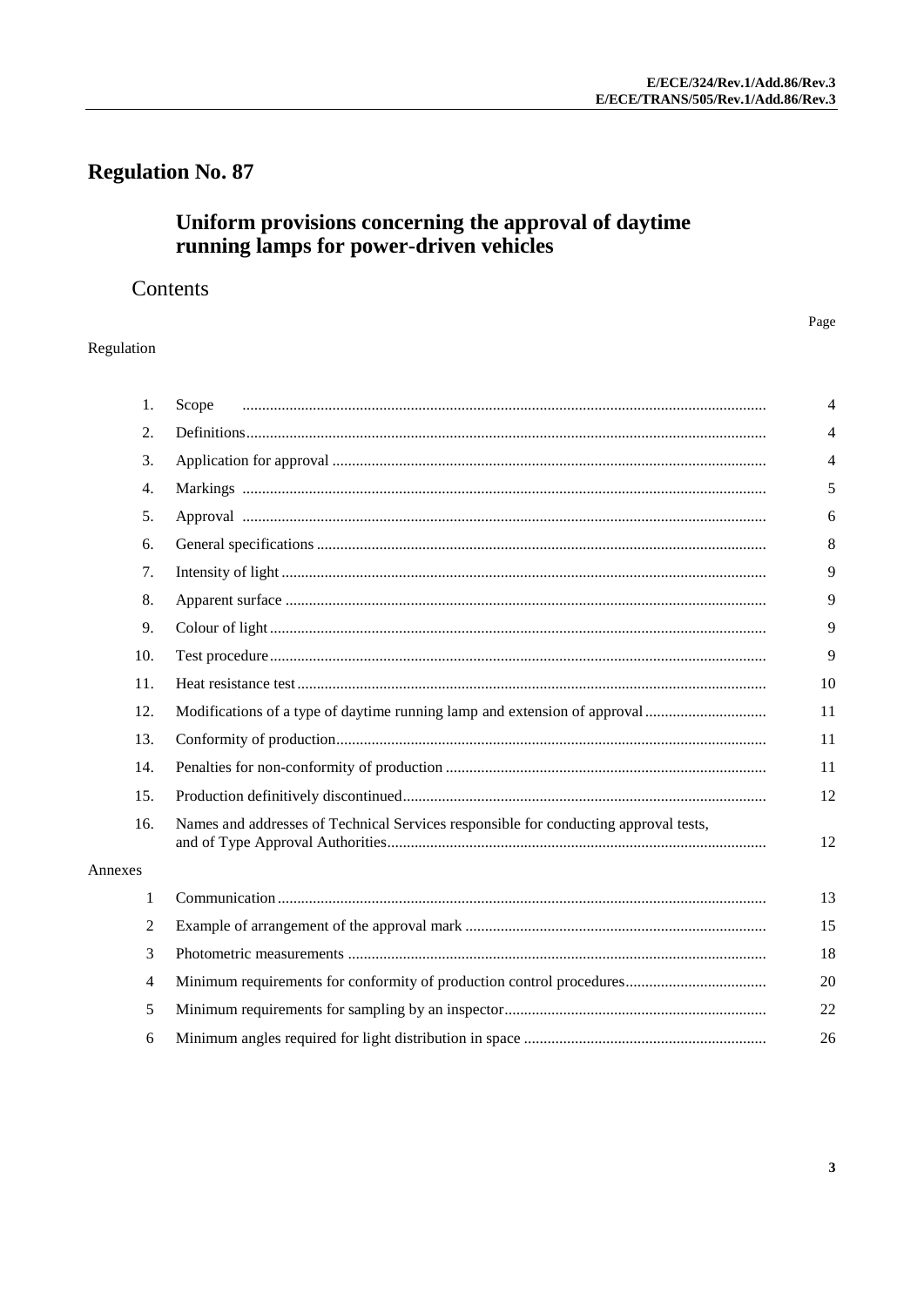# <span id="page-3-0"></span>**1. Scope**

This Regulation applies to daytime running lamps for vehicles of category L, M, N and  $T^1$ .

# <span id="page-3-1"></span>**2. Definitions**

For the purposes of this Regulation:

- 2.1. "*Daytime running lamp*" means a lamp facing in a forward direction used to make the vehicle more easily visible when driving during daytime;
- 2.2. The definitions given in Regulation No. 48 and its series of amendments in force at the time of application for type approval shall apply to this Regulation;
- 2.3. "*Daytime running lamps of different types*" means lamps which differ in such essential respects as:
	- (a) The trade name or mark;
	- (b) The characteristics of the optical system, (levels of intensity, light distribution angles, category of light source, light source module, etc.);

A change of the colour of the light source or the colour of any filter does not constitute a change of type.

2.4. References made in this Regulation to standard (étalon) filament lamp(s) and to Regulation No. 37 shall refer to Regulation No. 37 and its series of amendments in force at the time of application for type approval.

> References made in this Regulation to standard (étalon) LED light source(s) and to Regulation No. 128 shall refer to Regulation No. 128 and its series of amendments in force at the time of application for type approval.

# <span id="page-3-2"></span>**3. Application for approval**

3.1. The application for approval shall be transmitted by the holder of the trade name or mark or his duly accredited representative.

> At the choice of the applicant, it will specify that the device may be installed on the vehicle with different inclinations of the reference axis in respect to the vehicle reference planes and to the ground or rotate around its reference axis; these different conditions of installation shall be indicated in the communication form.

3.2. For each type of daytime running lamp, the application shall be accompanied by:

<sup>1</sup> As defined in the Consolidated Resolution on the Construction of Vehicles (R.E.3.), document ECE/TRANS/WP.29/78/Rev.2, para. 2. [www.unece.org/trans/main/wp29/wp29wgs/wp29gen/wp29resolutions.html](http://www.unece.org/trans/main/wp29/wp29wgs/wp29gen/wp29resolutions.html)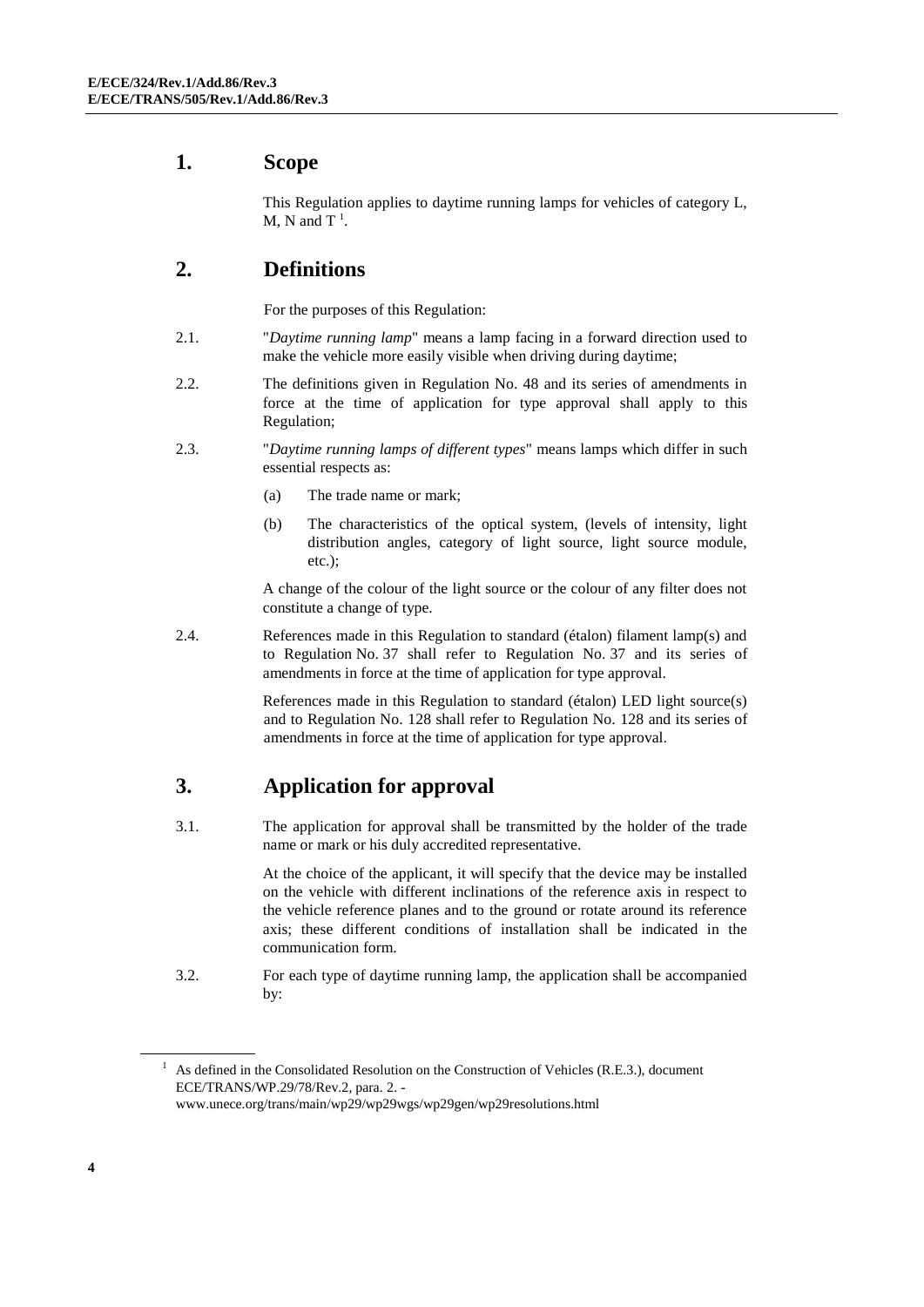- 3.2.1. Drawings (three copies) in sufficient detail to permit identification of the type of the daytime running lamp and showing geometrically the position(s) in which the daytime running lamp may be mounted on the vehicle, the axis of observation to be taken as the axis of reference in the tests (horizontal angle  $H = 0^{\circ}$ , vertical angle  $V = 0^{\circ}$  and the point to be taken as the centre of reference in the said tests; and the illuminating surface,
- 3.2.2. A brief technical description stating, in particular, with the exception of lamps with non-replaceable light sources:
	- (a) The category or categories of filament lamp(s) prescribed; this filament lamp category shall be one of those contained in Regulation No. 37 and its series of amendments in force at the time of application for type approval; and/or
	- (b) The category or categories of LED light source(s) prescribed; this LED light source category shall be one of those contained in Regulation No. 128 and its series of amendments in force at the time of application for type approval; and/or
	- (c) The light source module specific identification code.
- 3.2.3. Two lamps.

# <span id="page-4-0"></span>**4. Markings**

Daytime running lamps submitted for approval shall:

- 4.1. Bear the trade name or mark of the applicant; this marking must be clearly legible and be indelible;
- 4.2. With the exception of lamps with non-replaceable light sources, bear a clearly legible and indelible marking indicating:
	- (a) The category or categories of light source(s) prescribed; and/or
	- (b) The light source module specific identification code.
- 4.3. In the case of lamps with an electronic light source control gear and/or nonreplaceable light sources and/or light source module(s), bear the marking of the rated voltage or range of voltage and rated maximum wattage.
- 4.4. Provide adequate space for the approval mark and for the additional symbols prescribed in paragraph 5.2. below; the said space shall be shown in the drawings referred to in paragraph 3.2.1. above.
- 4.5. In the case of lamps with light source module(s), the light source module(s) shall bear:
- 4.5.1. The trade name or mark of the applicant; this marking must be clearly legible and indelible;
- 4.5.2. The specific identification code of the module; this marking must be clearly legible and indelible. This specific identification code shall comprise the starting letters "MD" for "MODULE" followed by the approval marking without the circle as prescribed in paragraph 5.2.1.1. below and, in the case several non-identical light source modules are used, followed by additional symbols or characters; this specific identification code shall be shown in the drawings mentioned in paragraph 3.2.1. above.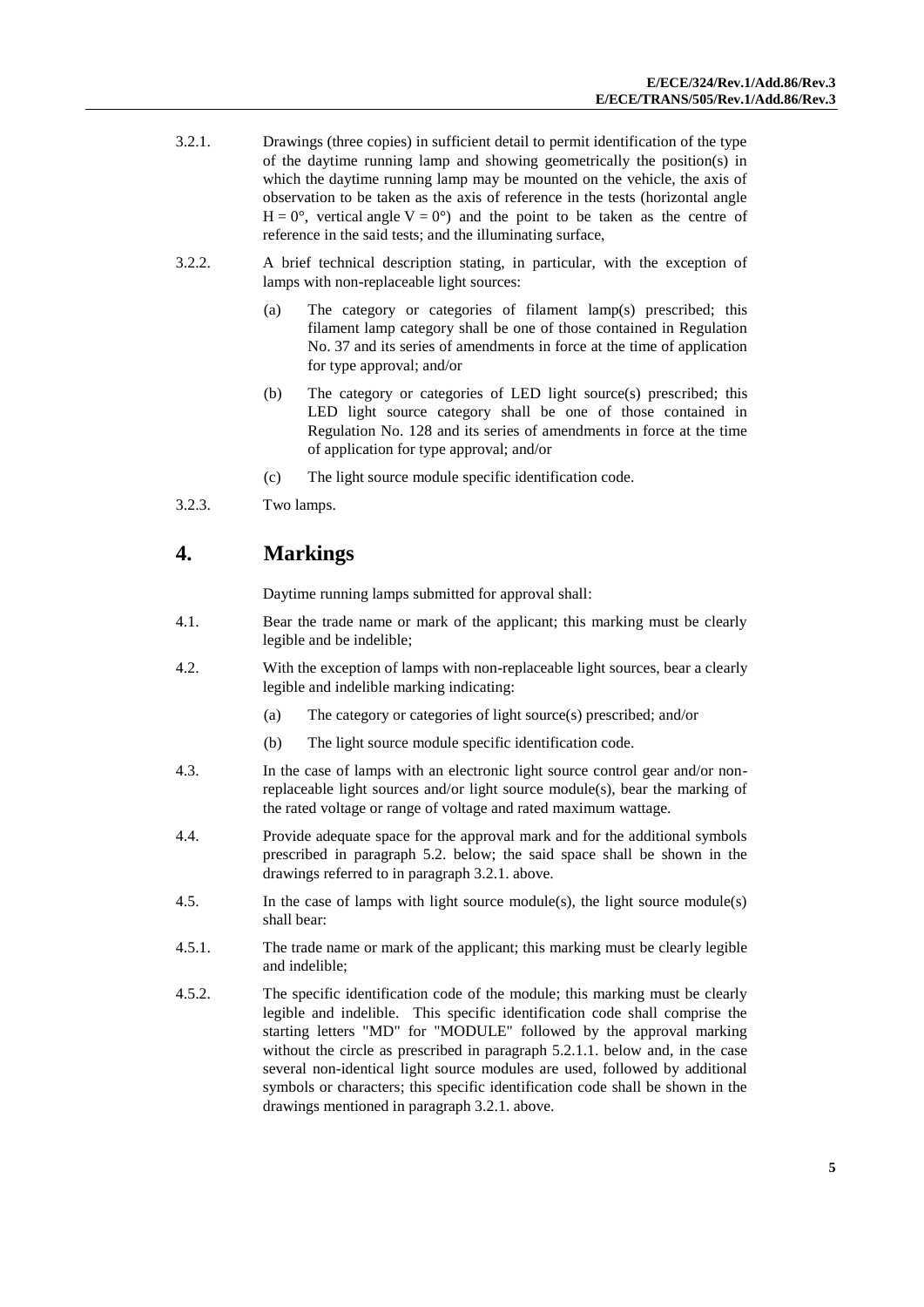The approval marking does not have to be the same as the one on the lamp in which the module is used, but both markings shall be from the same applicant.

- 4.5.3. The marking of the rated voltage and rated wattage.
- 4.6. Lamps operating at voltages other than the nominal rated voltages of 6 V, 12 V or 24 V respectively, by the application of an electronic light source control gear being not part of the lamp, must also bear a marking denoting the rated secondary design voltage.
- 4.7. An electronic light source control gear being part of the lamp but not included into the lamp body shall bear the name of the manufacturer and its identification number.

# <span id="page-5-0"></span>**5. Approval**

- 5.1. General
- 5.1.1. If the two lamps which are submitted in pursuance of paragraph 3.2.3. above satisfy the requirements to this Regulation, approval shall be granted.
- 5.1.2. Where grouped, combined or reciprocally incorporated lamps have been found to comply with the requirements of several Regulations annexed to the 1958 Agreement, a single international approval mark may be applied provided that such lamps are not grouped, combined or reciprocally incorporated with a lamp or lamps not satisfying any one of these Regulations.
- 5.1.3. An approval number shall be assigned to each type approved. Its first two digits (at present 00 for the Regulation in its original form) shall indicate the series of amendments incorporating the most recent major technical amendments made to the Regulation at the time of issue of the approval. The same Contracting Party shall not assign this number to another type of lamp covered by this Regulation.
- 5.1.4. Notice of approval or of extension or refusal or withdrawal of approval or production definitively discontinued of a type of lamp pursuant to this Regulation shall be communicated to the Parties to the Agreement which apply this Regulation, by means of a form conforming to the model in Annex 1 to this Regulation.
- 5.1.5. Every lamp conforming to a type approved under this Regulation shall bear, in the space referred to in paragraph 4.4. above, an approval mark as described in paragraphs 5.2. and 5.3. below.
- 5.1.6. The mark and symbols mentioned in paragraph 5.2. below shall be indelible and clearly legible even when the lamp is mounted on the vehicle.
- 5.2. Composition of the approval mark
	- The approval mark shall consist of:
- 5.2.1. An international approval marking, comprising: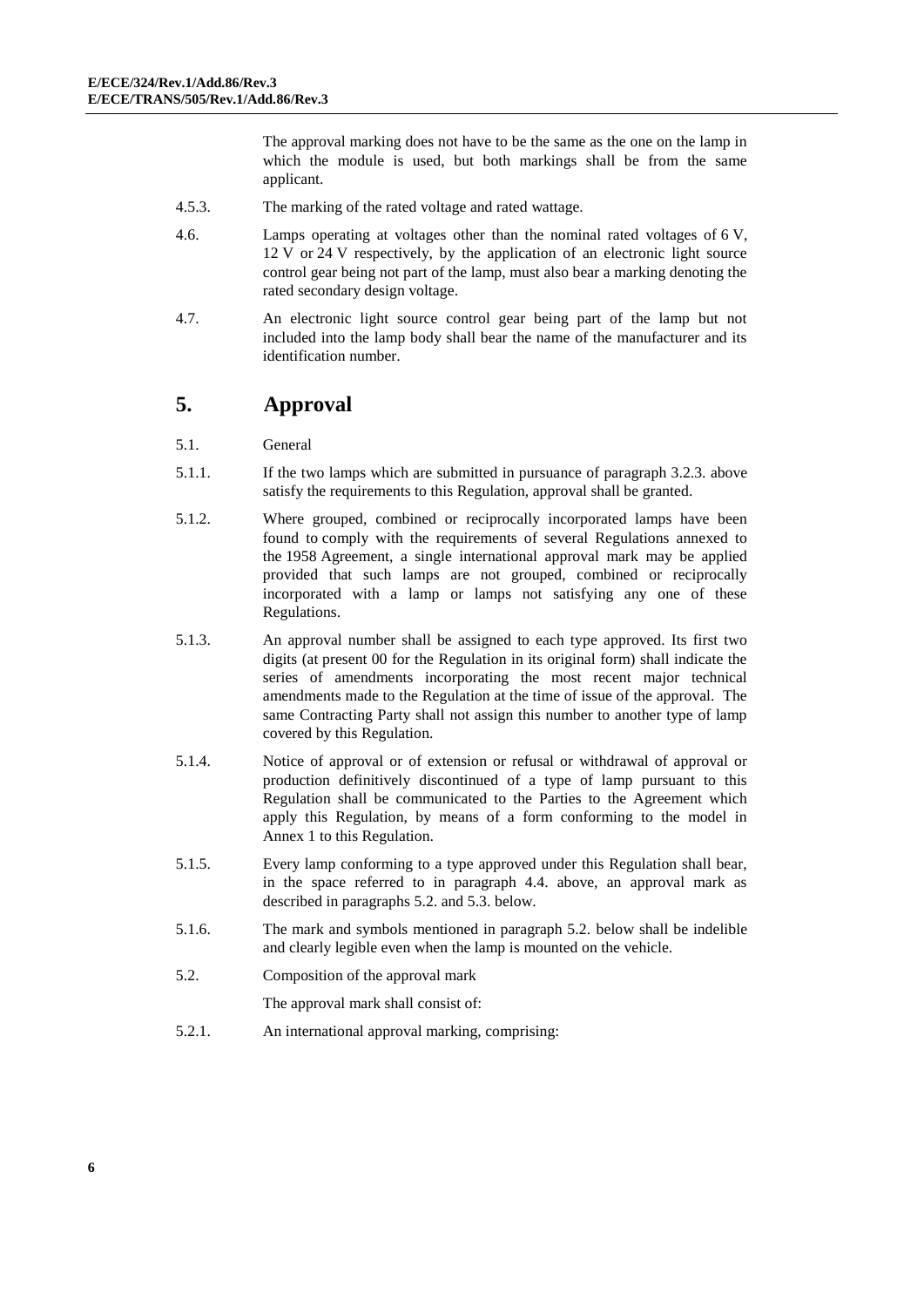- 5.2.1.1. A circle surrounding the letter "E" followed by the distinguishing number of the country which has granted the approval; 2
- 5.2.1.2. An approval number;
- 5.2.2. The additional symbol "RL".
- 5.2.3. The two digits of the approval number which indicate the series of amendments in force at the time of issue of the approval, may be marked close to the above additional symbols.
- 5.3. Arrangement of the approval mark
- 5.3.1. Independent lamps

Annex 2, Figure 1, to this Regulation gives an example of arrangement of the approval mark with the above-mentioned additional symbols.

- 5.3.2. Grouped, combined or reciprocally incorporated lamps
- 5.3.2.1. Where grouped, combined or reciprocally incorporated lamps have been found to comply with the requirements of several Regulations, a single international approval mark may be affixed, consisting of a circle surrounding the letter "E" followed by the distinguishing number of the country which has granted the approval, and an approval number. This approval mark may be located anywhere on the grouped, combined or reciprocally incorporated lamps, provided that:
- 5.3.2.1.1. It is visible after their installation.
- 5.3.2.1.2. No part of the grouped, combined or reciprocally incorporated lamps that transmits light can be removed without at the same time removing the approval mark.
- 5.3.2.2. The identification symbol for each lamp appropriate to each Regulation under which approval has been granted, together with the corresponding series of amendments incorporating the most recent major technical amendments to the Regulation at the time of issue of the approval and, if necessary, the required arrow shall be marked:
- 5.3.2.2.1. Either on the appropriate illuminating surface,
- 5.3.2.2.2. Or in a group, in such a way that each of the grouped, combined or reciprocally incorporated lamps may be clearly identified.
- 5.3.2.3. The size of the components of a single approval mark shall not be less than the minimum size required for the smallest of the individual marks by the Regulation under which approval has been granted.
- 5.3.2.4. An approval number shall be assigned to each type approved. The same Contracting Party may not assign the same number to another type of grouped, combined or reciprocally incorporated lamps covered by this Regulation.

<sup>&</sup>lt;sup>2</sup> The distinguishing numbers of the Contracting Parties to the 1958 Agreement are reproduced in Annex 3 to the Consolidated Resolution on the Construction of Vehicles (R.E.3), document ECE/TRANS/WP.29/78/Rev.2/Amend.3 [www.unece.org/trans/main/wp29/wp29wgs/wp29gen/wp29resolutions.html](http://www.unece.org/trans/main/wp29/wp29wgs/wp29gen/wp29resolutions.html)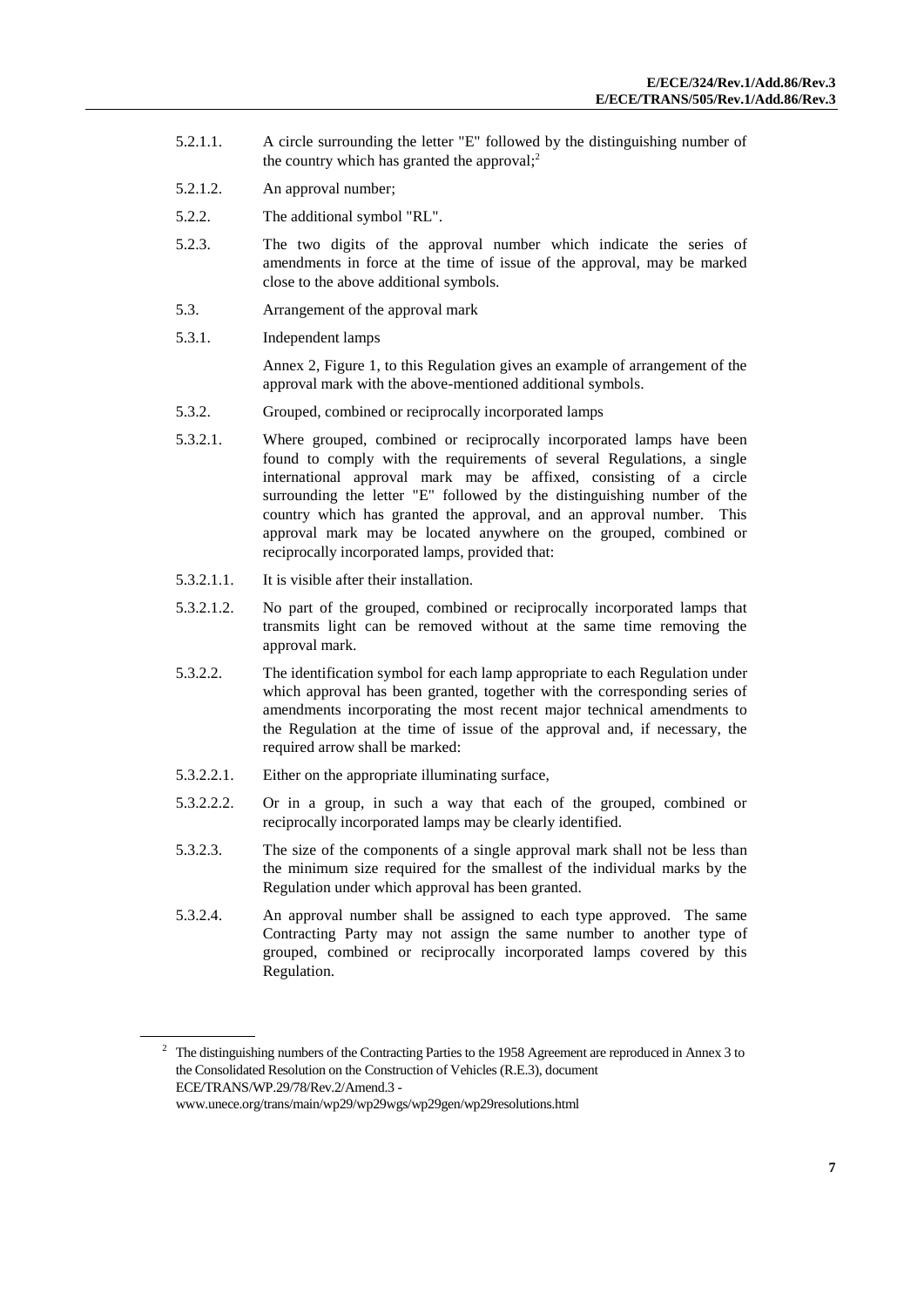- 5.3.2.5. Annex 2, Figure 2, to this Regulation gives examples of arrangements of approval marks for grouped, combined or reciprocally incorporated lamps with all the above-mentioned additional symbols.
- 5.3.3. Lamps reciprocally incorporated with other lamps, of which the lens may also be used for other types of devices

The provisions laid down in paragraph 5.3.2. above are applicable.

5.3.3.1. In addition, where the same lens is used, the latter may bear the different approval marks relating to the different types of headlamps or units of lamps, provided that the main body of the device, even if it cannot be separated from the lens, also comprises the space described in paragraph 4.4. above and bears the approval marks of the actual functions.

> If different types of devices comprise the same main body, the latter may bear the different approval marks.

5.3.3.2. Annex 2, Figure 3, to this Regulation gives examples of arrangements of approval marks relating to the above case.

## <span id="page-7-0"></span>**6. General specifications**

- 6.1. Each lamp shall conform to the specifications set forth in the paragraphs below.
- 6.2. Daytime running lamps shall be so designed and constructed that in normal use, despite the vibration to which they may then be subjected, they continue to function satisfactorily and retain the characteristics prescribed by this Regulation.
- 6.3. In the case of light source modules, it shall be checked that:
- 6.3.1. The design of the light source module(s) shall be such as:
	- (a) That each light source module can only be fitted in no other position than the designated and correct one and can only be removed with the use of tool(s);
	- (b) If there are more than one light source module used in the housing for a device, light source modules having different characteristics cannot be interchanged within the same lamp housing.
- 6.3.2. The light source module(s) shall be tamperproof.
- 6.3.3. A light source module shall be so designed that regardless of the use of tool(s), it shall not be mechanically interchangeable with any replaceable approved light source.
- 6.4. Daytime running lamps, which are reciprocally incorporated with another function, using a common light source, and designed to operate permanently with an electronic light source control gear to regulate the intensity of the light emitted, are permitted.
- 6.5. In the case of replaceable light source(s):
- 6.5.1. Any category or categories of filament lamp(s) approved according to Regulation No. 37 and/or Regulation No. 128 may be used, provided that no restriction on the use is made in Regulation No. 37 and its series of amendments in force at the time of application for type approval or in Regulation No. 128 and its series of amendments in force at the time of application for type approval.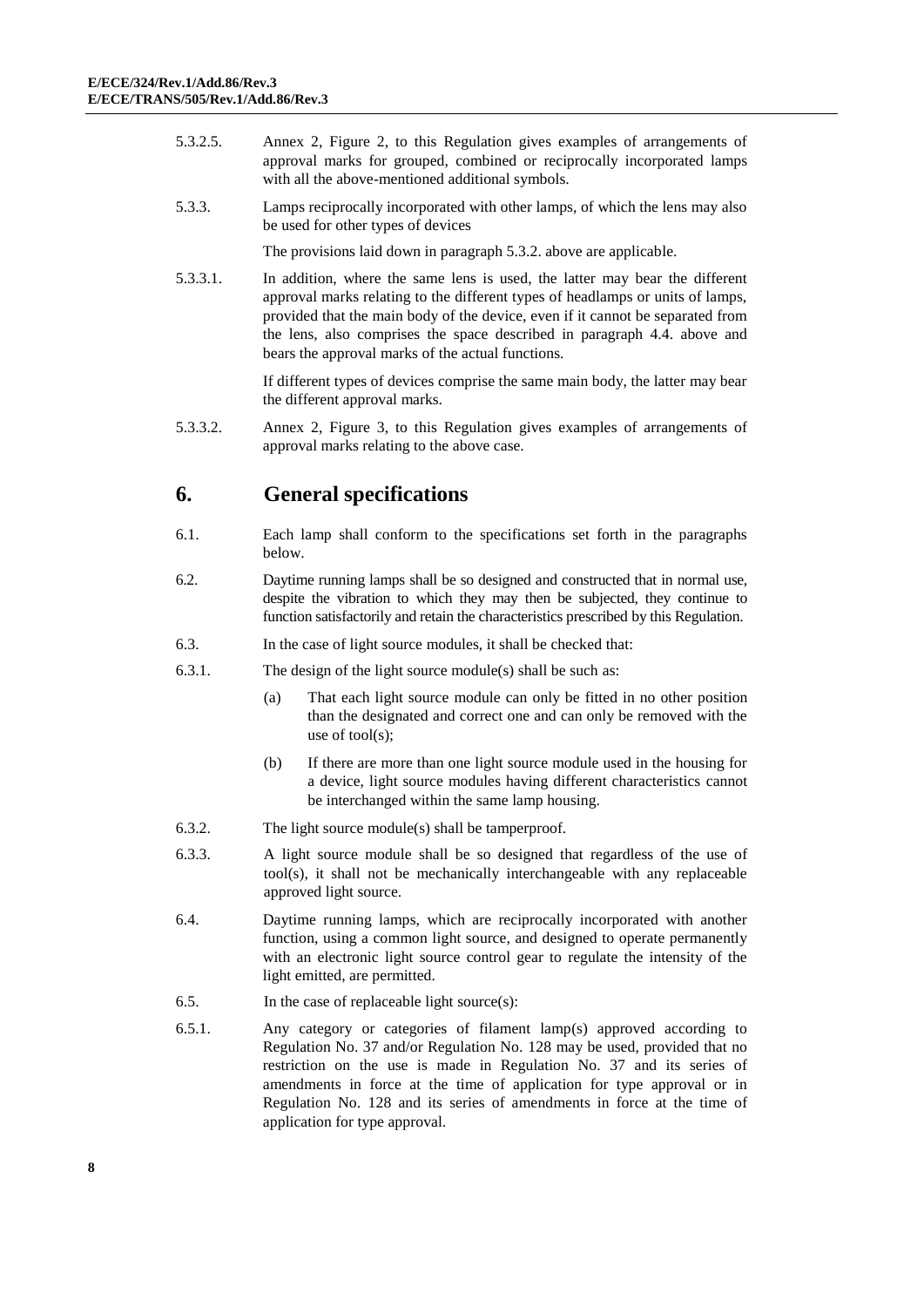- 6.5.2. The design of the device shall be such that the light source can be fixed in no other position but the correct one.
- 6.5.3. The light source holder shall conform to the characteristics given in IEC Publication 60061. The holder data sheet relevant to the category of light source used, applies.

# <span id="page-8-0"></span>**7. Intensity of light**

- 7.1. The luminous intensity of the light emitted by each lamp shall not be less than 400 cd in the axis of reference.
- 7.2. Outside the reference axis and within the angular fields defined in the arrangement diagram in Annex 6 to this Regulation, the intensity of the light emitted by each lamp must:
- 7.2.1. In each direction corresponding to the points in the table of standard light distribution reproduced in Annex 3 to this Regulation, be not less than the minimum specified in paragraph 7.1. above, multiplied by the percentage specified in the said table of the direction in question, and
- 7.2.2. Not exceed 1,200 cd in any direction the lamp is visible.
- 7.3. Moreover, throughout the field defined in the diagram in Annex 6, the intensity of the light emitted must not be less than 1.0 cd.
- 7.4. In the case of a lamp containing more than one light source the lamp shall comply with the minimum intensity required when any one light source has failed and when all light sources are illuminated the maximum intensity shall not be exceeded.

A group of light sources, wired so that the failure of any one of them causes all of them to stop emitting light, shall be considered to be one light source.

# <span id="page-8-1"></span>**8. Apparent surface**

The area of the apparent surface in the direction of the axis of reference of the lamp shall be not less than 25 cm² and not more than 200 cm².

# <span id="page-8-2"></span>**9. Colour of light**

The colour of the light shall be white. It shall be measured under the conditions as prescribed in paragraph 10. below.

# <span id="page-8-3"></span>**10. Test procedure**

- 10.1. All measurements, photometric and colorimetric, when not supplied by an electronic light source control gear, shall be carried out with an uncoloured or coloured standard light source of the category prescribed for the device, supplied with the voltage:
	- (a) In the case of filament lamps, that is necessary to produce the reference luminous flux required for that category of filament lamp;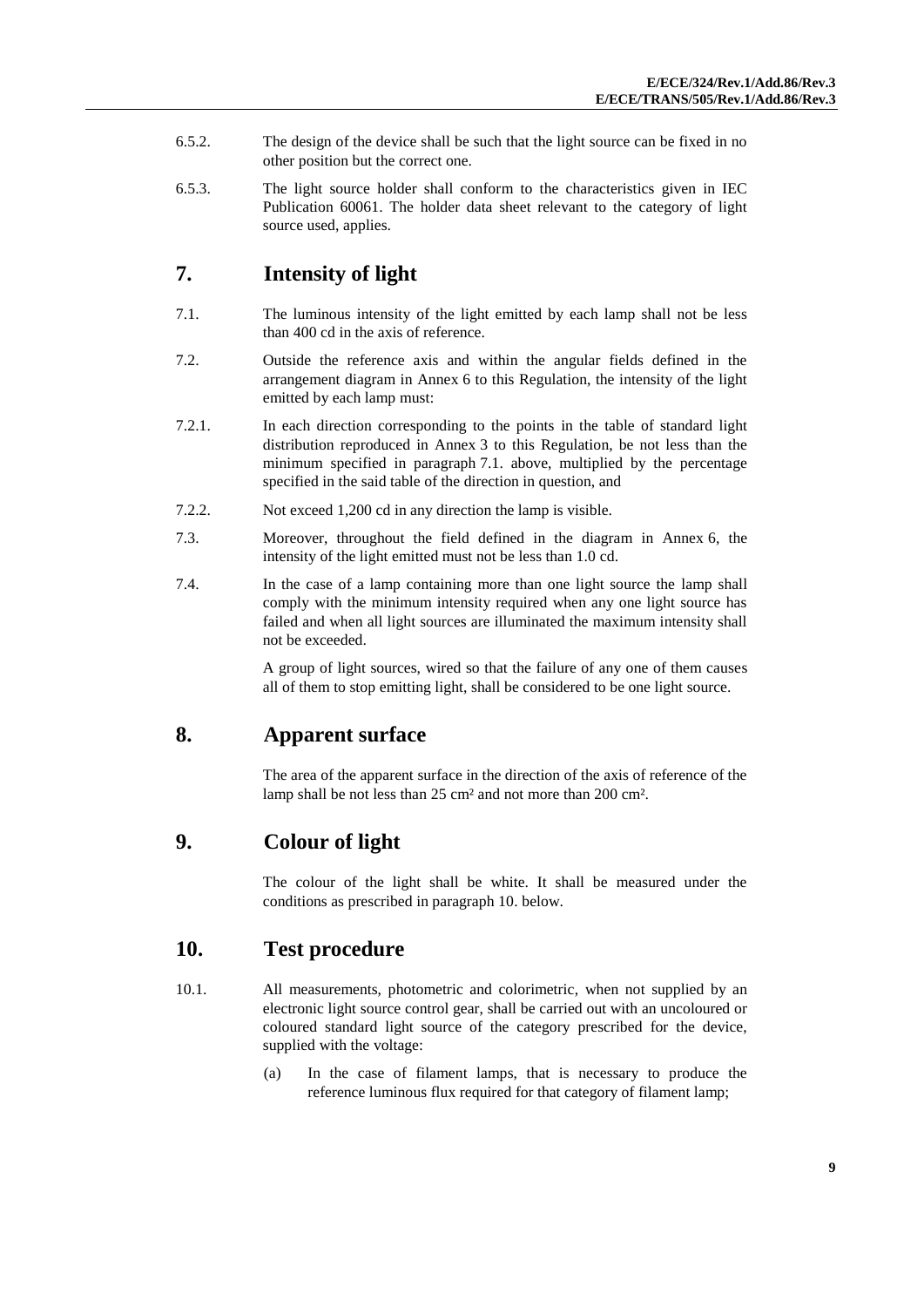- (b) In the case of LED light sources of  $6.75$  V,  $13.5$  V or  $28.0$  V; the luminous flux value produced shall be corrected. The correction factor is the ratio between the objective luminous flux and the mean value of the luminous flux found at the voltage applied.
- 10.2. In the case of a system that uses an electronic light source control gear being part of the lamp<sup>3</sup>, all measurements, photometric and colorimetric, shall be made applying at the input terminals of the lamp a voltage of 6.75 V, 13.5 V or 28.0 V respectively.
- 10.3. In the case of a system that uses an electronic light source control gear not being part of the lamp the voltage declared by the manufacturer shall be applied to the input terminals of the lamp. The test laboratory shall require from the manufacturer the light source control gear needed to supply the light source and the applicable functions.

The voltage to be applied to the lamp shall be noted in the communication form in Annex 1 of this Regulation.

- 10.4. For any lamp except those equipped with filament lamps, the luminous intensities, measured after one minute and after 30 minutes of operation, shall comply with the minimum and maximum requirements. The luminous intensity distribution after one minute of operation can be calculated from the luminous intensity distribution after 30 minutes of operation by applying at each test point the ratio of luminous intensities measured at HV after one minute and after 30 minutes of operation.
- 10.5. The limits of the apparent surface in the direction of the reference axis of a light-signalling device shall be determined.

## <span id="page-9-0"></span>**11. Heat resistance test**

- 11.1. The lamp shall be subjected to a one-hour test of continuous operation following a warm-up period of 20 minutes. The ambient temperature shall be 23 °C  $\pm$  5 °C. The light source used shall be a light source of the category specified for the lamp, and shall be supplied with a current at a voltage such that it gives the specified average power at the corresponding test voltage. However, for lamps equipped with non-replaceable light sources (filament lamps and other), the test shall be made with the light sources present in the lamp, in accordance with paragraph 10.2. of this Regulation.
- 11.2. Where only the maximum power is specified, the test shall be carried out by regulating the voltage to obtain a power equal to 90 per cent of the specified power. The specified average or maximum power referred to above shall in all cases be chosen from the voltage range of 6, 12 or 24 V at which it reaches the highest value; for lamps equipped with non-replaceable light sources (filament lamps and other) the test conditions set in paragraph 10.2. of this Regulation shall be applied.
- 11.3. After the lamp has been stabilized at the ambient temperature, no distortion, deformation, cracking or colour modification shall be perceptible. In case of

<sup>3</sup> For the purpose of this Regulation, "being part of the lamp" means to be physically included in the lamp body or to be external, separated or not, from the lamp body but supplied by the lamp manufacturer as part of the lamp system.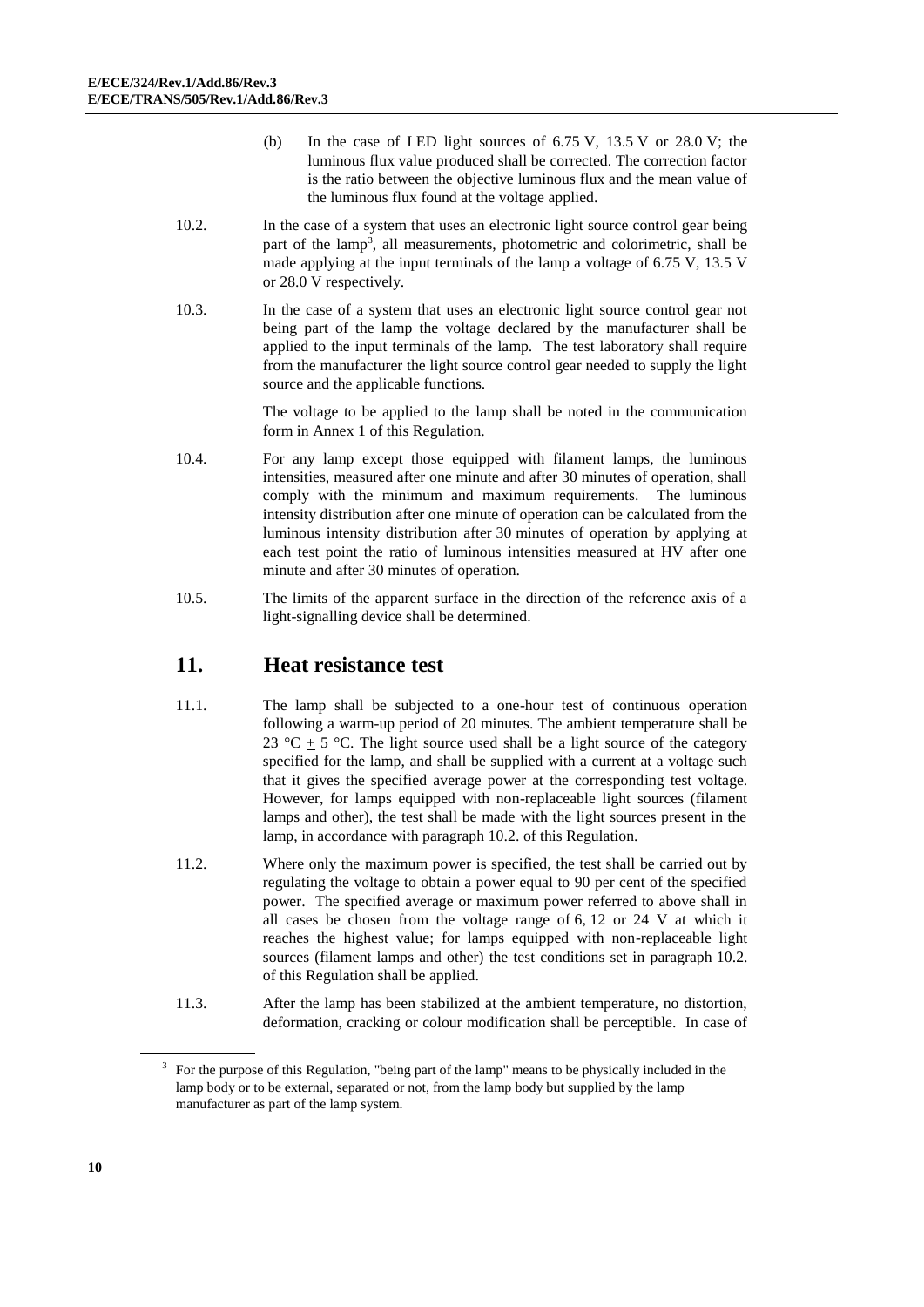doubt the intensity of light according to paragraph 7. above shall be measured. At that measurement the values shall reach at least 90 per cent of the values obtained before the heat resistance test on the same device.

## <span id="page-10-0"></span>**12. Modifications of a type of daytime running lamp and extension of approval**

- 12.1. Every modification of the type of lamp shall be notified to the Type Approval Authorities which approved the type of lamp. The Type Approval Authority may then either:
- 12.1.1. Consider that the modifications made are unlikely to have an appreciable adverse effect and that in any case the lamp still complies with the requirements; or
- 12.1.2. Require a further test report from the Technical Service responsible for conducting the tests.
- 12.2. Confirmation or refusal of approval, specifying the alterations shall be communicated by the procedure specified in paragraph 5.1.4. above to the Parties to the Agreement applying this Regulation.
- 12.3. The Type Approval Authority issuing the extension of approval shall assign a series number for such an extension and inform thereof the other Parties to the Agreement applying this Regulation by means of a communication form conforming to the model in Annex 1 to this Regulation.

# <span id="page-10-1"></span>**13. Conformity of production**

The conformity of production procedures shall comply with those set out in the Agreement, Appendix 2 (E/ECE/324-E/ECE/TRANS/505/Rev.2), with the following requirements:

- 13.1. Lamps approved under this Regulation shall be so manufactured as to conform to the type approved by meeting the requirements set forth in paragraphs 6., 7., 8. and 9. above.
- 13.2. The minimum requirements for conformity of production control procedures set forth in Annex 4 to this Regulation shall be complied with.
- 13.3. The minimum requirements for sampling by an inspector set forth in Annex 5 to this Regulation shall be complied with.
- 13.4. The Type Approval Authority which has granted type approval may at any time verify the conformity control methods applied in each production facility. The normal frequency of these verifications shall be once every two years.

## <span id="page-10-2"></span>**14. Penalties for non-conformity of production**

14.1. The approval granted in respect of a type of daytime running lamp pursuant to this Regulation may be withdrawn if the requirements are not complied with or if a daytime running lamp bearing the approval mark does not conform to the type approved.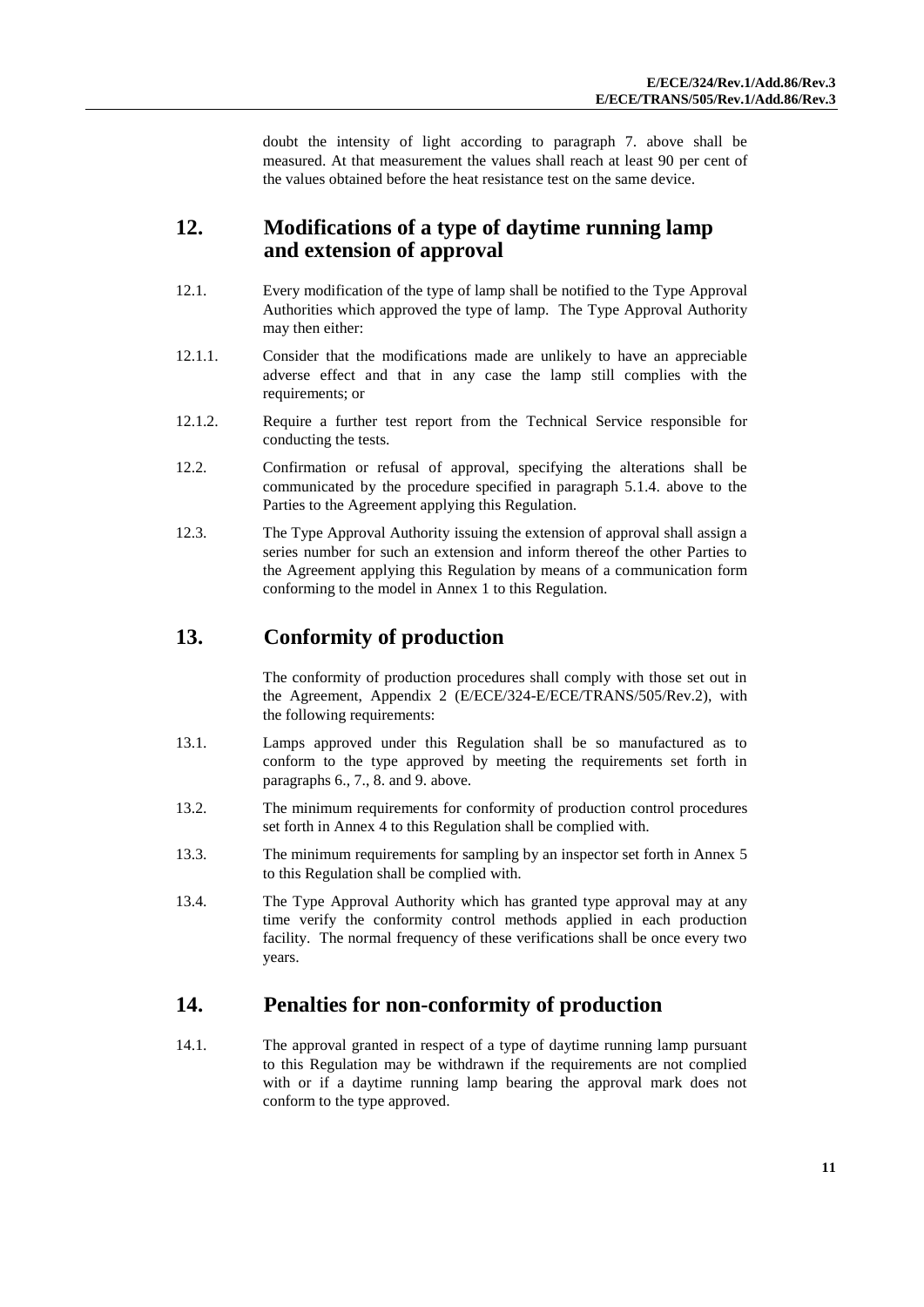14.2. If a Party to the Agreement applying this Regulation withdraws an approval it has previously granted, it shall forthwith so notify the other Contracting Parties applying this Regulation by means of a communication form conforming to the model in Annex 1 to this Regulation.

# <span id="page-11-0"></span>**15. Production definitively discontinued**

If the holder of the approval completely ceases to manufacture a type of daytime running lamp approved in accordance with this Regulation, he shall so inform the Type Approval Authority which granted the approval. Upon receiving the relevant communication, that Authority shall inform thereof the other Parties to the Agreement applying this Regulation by means of a communication form conforming to the model in Annex 1 to this Regulation.

# <span id="page-11-1"></span>**16. Names and addresses of Technical Services responsible for conducting approval tests, and of Type Approval Authorities**

The Parties to the Agreement applying this Regulation shall communicate to the United Nations Secretariat the names and addresses of the Technical Services responsible for conducting approval tests and of the Type Approval Authorities which grant approval and to which forms certifying approval or extension or refusal or withdrawal of approval, or production definitively discontinued, issued in other countries, are to be sent.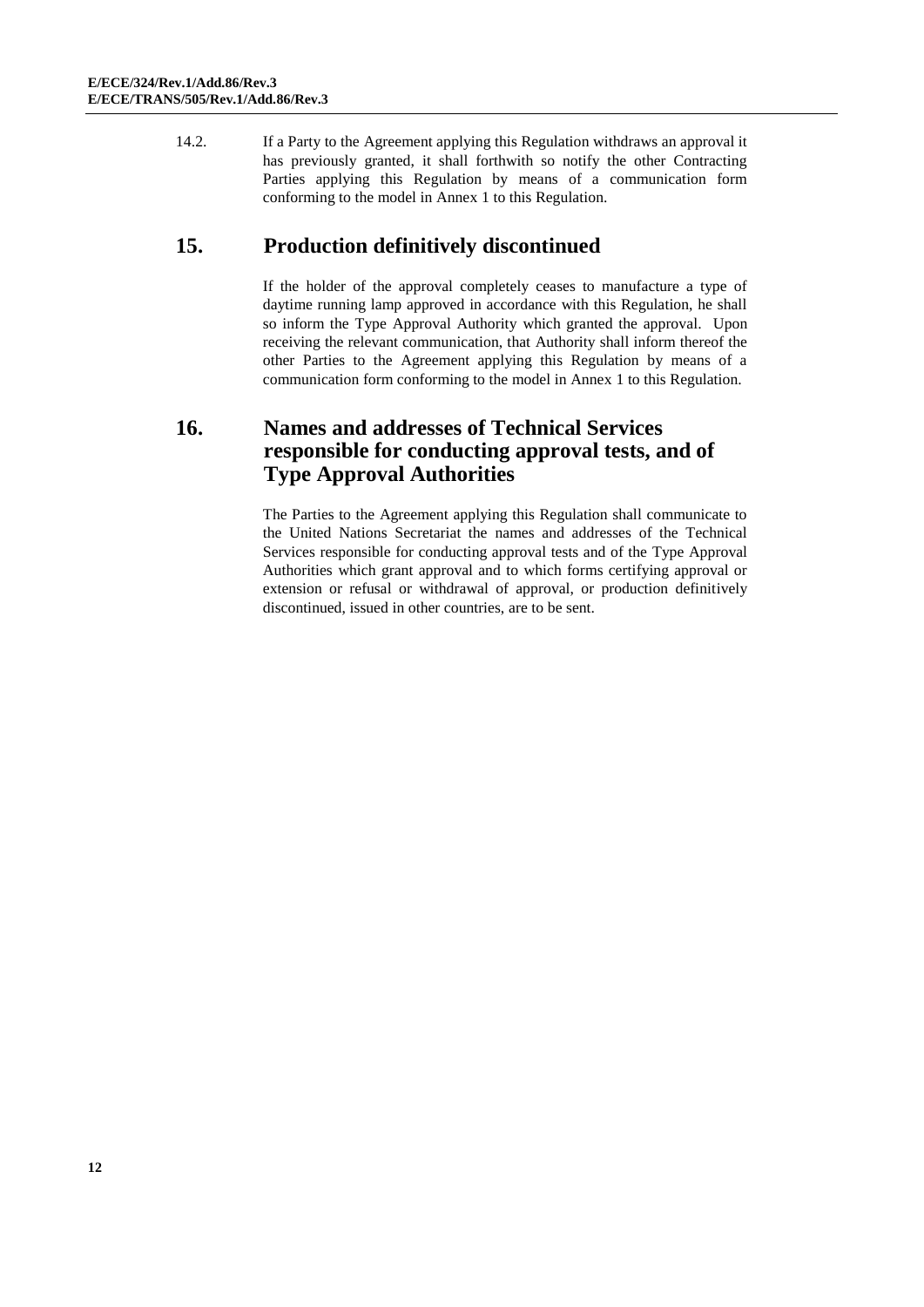# <span id="page-12-1"></span><span id="page-12-0"></span>**Communication**

(Maximum format: A4 (210 x 297 mm))

|         |                                      | issued by:                                                        | Name of administration: |
|---------|--------------------------------------|-------------------------------------------------------------------|-------------------------|
|         |                                      |                                                                   |                         |
|         |                                      |                                                                   |                         |
|         |                                      |                                                                   |                         |
|         |                                      |                                                                   |                         |
|         |                                      |                                                                   |                         |
|         |                                      |                                                                   |                         |
|         | concerning: $2$<br>Approval granted  |                                                                   |                         |
|         | Approval extended                    |                                                                   |                         |
|         | Approval refused                     |                                                                   |                         |
|         | Approval withdrawn                   |                                                                   |                         |
|         | Production definitively discontinued |                                                                   |                         |
|         |                                      | of a type of daytime running lamp pursuant to Regulation No. 87   |                         |
|         |                                      |                                                                   |                         |
| $1_{-}$ |                                      |                                                                   |                         |
| 2.      |                                      |                                                                   |                         |
|         |                                      |                                                                   |                         |
| 3.      |                                      |                                                                   |                         |
|         |                                      |                                                                   |                         |
|         |                                      |                                                                   |                         |
| 4.      |                                      | If applicable, name and address of manufacturer's representative: |                         |
|         |                                      |                                                                   |                         |
| 5.      |                                      |                                                                   |                         |
| 6.      |                                      |                                                                   |                         |
|         |                                      |                                                                   |                         |
|         |                                      |                                                                   |                         |
| 7.      |                                      |                                                                   |                         |
| 8.      |                                      |                                                                   |                         |

 $1$  Distinguishing number of the country which has granted/refused/withdrawn approval (see approval

provisions in the Regulation).<br><sup>2</sup> Strike out which does not apply.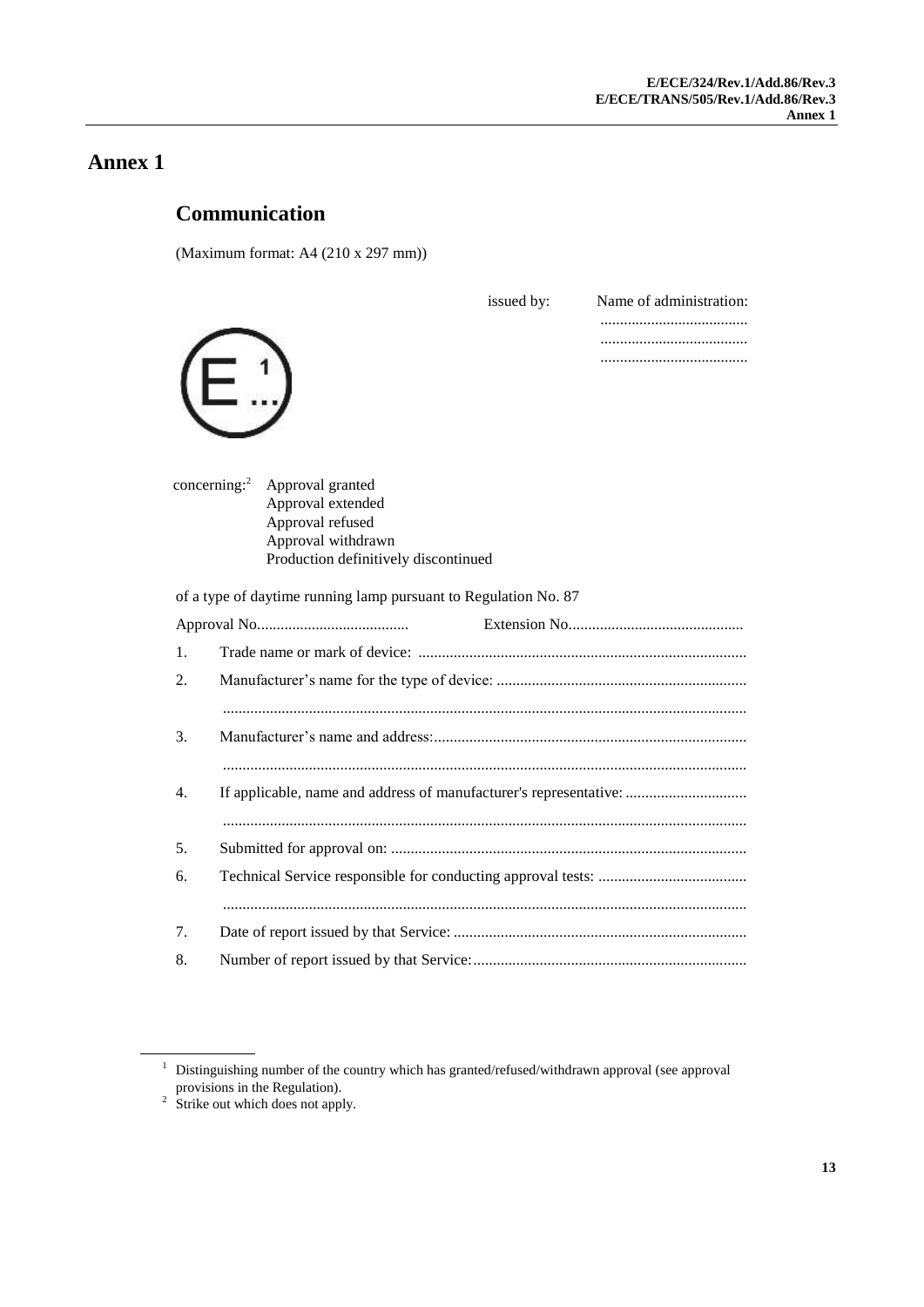| 9.                                                                                                                                                                       | Concise description:                                                                           |  |  |  |  |
|--------------------------------------------------------------------------------------------------------------------------------------------------------------------------|------------------------------------------------------------------------------------------------|--|--|--|--|
|                                                                                                                                                                          |                                                                                                |  |  |  |  |
|                                                                                                                                                                          |                                                                                                |  |  |  |  |
|                                                                                                                                                                          |                                                                                                |  |  |  |  |
|                                                                                                                                                                          | Application of an electronic light source control gear:                                        |  |  |  |  |
|                                                                                                                                                                          | Yes/No <sup>2</sup><br>Being part of the lamp:<br>(a)                                          |  |  |  |  |
|                                                                                                                                                                          | Yes/No <sup>2</sup><br>Being not part of the lamp:<br>(b)                                      |  |  |  |  |
|                                                                                                                                                                          | Input voltage supplied by an electronic light source control gear:                             |  |  |  |  |
| Electronic light source control gear manufacturer and identification number (when<br>the light source control gear is part of the lamp but is not included into the lamp |                                                                                                |  |  |  |  |
|                                                                                                                                                                          |                                                                                                |  |  |  |  |
| 10.                                                                                                                                                                      |                                                                                                |  |  |  |  |
| 11.                                                                                                                                                                      |                                                                                                |  |  |  |  |
| 12.                                                                                                                                                                      | Approval granted/refused/extended/withdrawn: <sup>2</sup>                                      |  |  |  |  |
| 13.                                                                                                                                                                      |                                                                                                |  |  |  |  |
|                                                                                                                                                                          |                                                                                                |  |  |  |  |
| 14.                                                                                                                                                                      |                                                                                                |  |  |  |  |
| 15.                                                                                                                                                                      |                                                                                                |  |  |  |  |
| 16.                                                                                                                                                                      | The following documents, bearing the approval number shown above, are available<br>on request: |  |  |  |  |
|                                                                                                                                                                          |                                                                                                |  |  |  |  |
|                                                                                                                                                                          |                                                                                                |  |  |  |  |
|                                                                                                                                                                          |                                                                                                |  |  |  |  |
|                                                                                                                                                                          |                                                                                                |  |  |  |  |

 $3$  For daytime running lamps with non-replaceable light sources indicate the number and total wattage of the light sources used.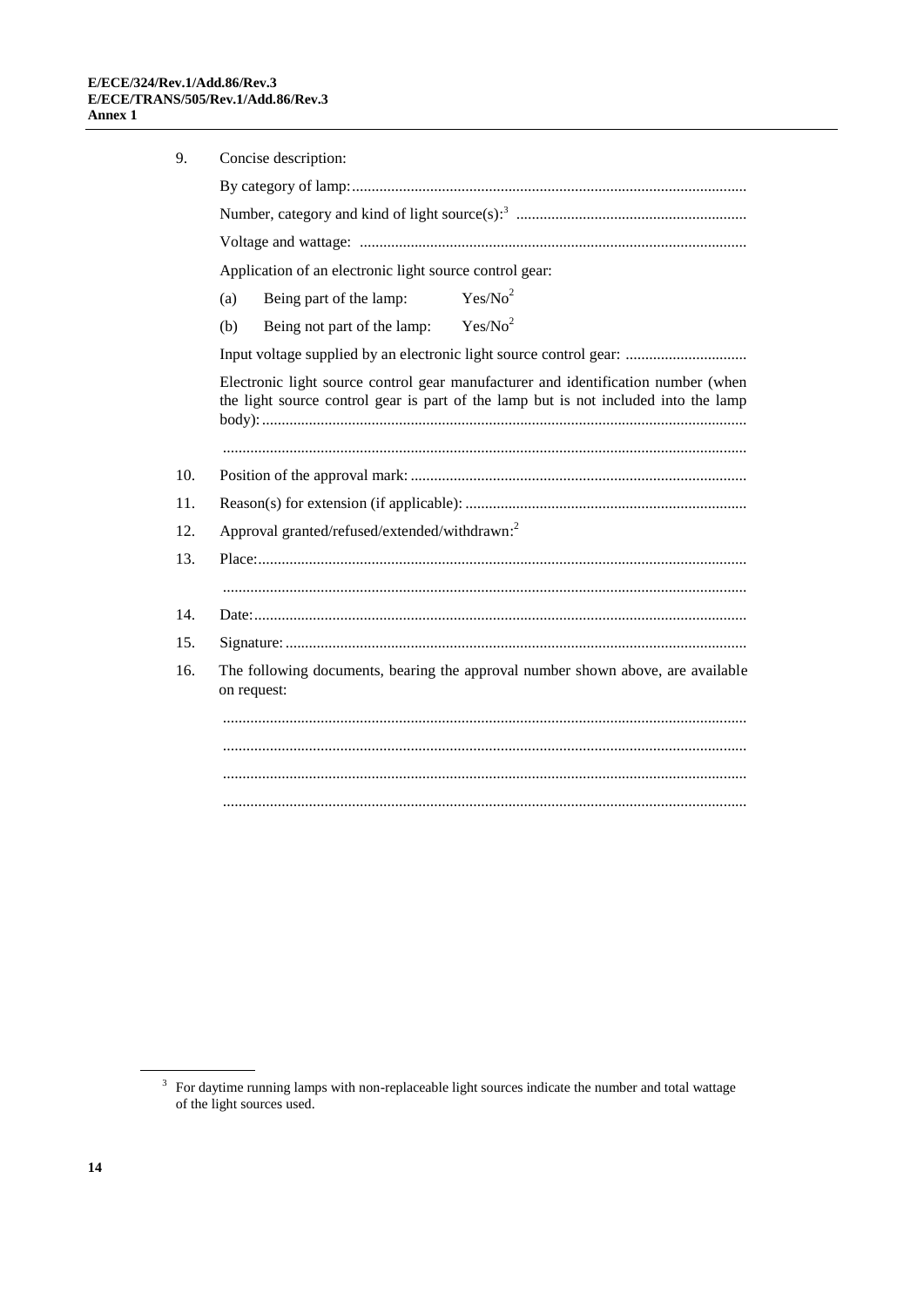# $rac{a}{3}$ **RL** ā  $a = 5$  mm min. 001015  $\frac{a}{3}$

The daytime running lamp bearing the approval mark shown above has been approved in the Netherlands (E 4) under number 001015. The approval number indicates that the approval was granted according to the requirements of this Regulation in its original (unamended) form.

*Note:* The approval number and the additional symbol must be placed close to the circle and either above or below the "E" or to the left or right of that letter. The digits of the approval number must be on the same side of the "E" and face the same direction. The use of roman numerals as approval numbers should be avoided so as to prevent any confusion with other symbols.

# <span id="page-14-1"></span><span id="page-14-0"></span>**Example of arrangement of the approval mark**

Figure 1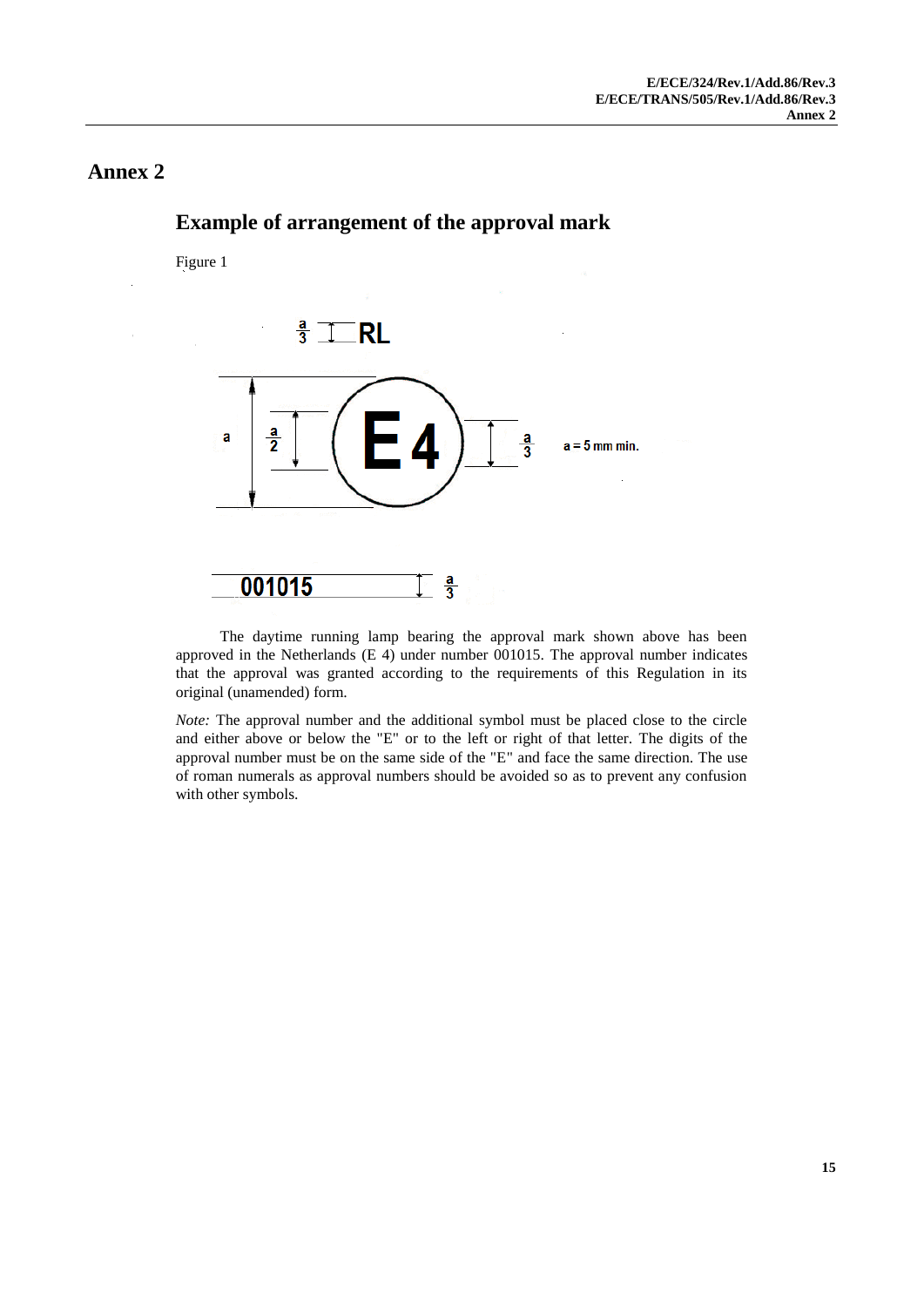#### Figure 2

#### **Examples of possible markings for grouped lamps situated at the front of the vehicle**

The vertical and horizontal lines schematize the shape of the lighting device. These are not part of the approval mark.



*Note:* The three examples shown above correspond to a lighting device bearing an approval mark relating to:

A front position lamp approved in accordance with the 01 series of amendments to Regulation No. 7;

A headlamp with a passing-beam designed for right-hand and left-hand traffic and a driving-beam with a maximum intensity comprised between 86,250 and 101,250 candelas, approved in accordance with the 02 series of amendments to Regulation No. 8;

A daytime running lamp approved in accordance with Regulation No. 87 in its original form;

A front direction indicator lamp of category la approved in accordance with the 02 series of amendments to Regulation No. 6.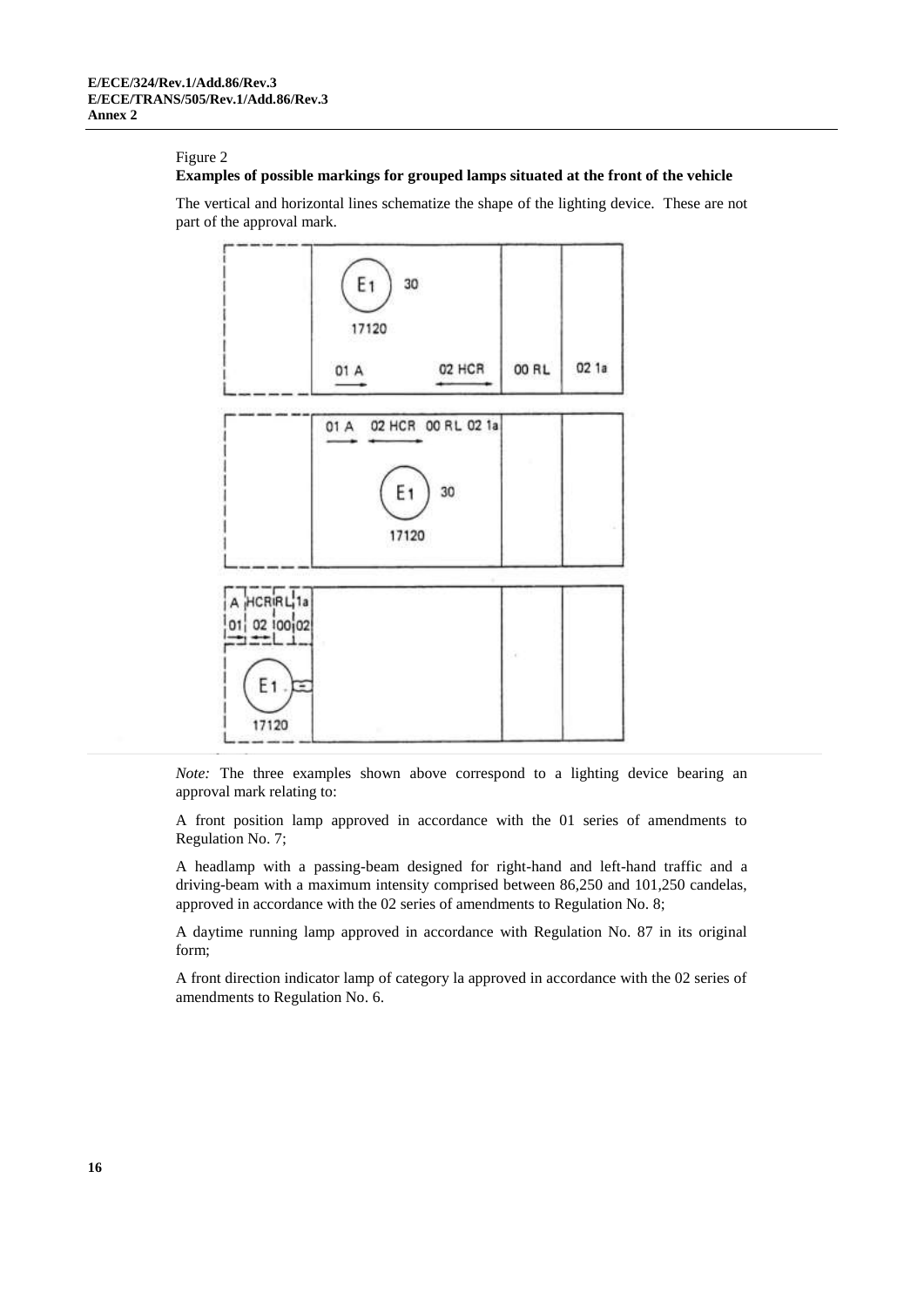#### Figure 3 **Lamp reciprocally incorporated with a headlamp**



The above example corresponds to the marking of a lens intended to be used in different types of headlamps, namely:

either: a headlamp with a passing-beam designed for right-hand and left-hand traffic and a driving-beam with a maximum intensity comprised between 86,250 and 101,250 candelas, approved in Germany (E 1) in accordance with the requirements of Regulation No. 8 as amended by the 02 series of amendments,

which is reciprocally incorporated with

a daytime running lamp approved in accordance with Regulation No. 87 in its original form;

or: a headlamp with a passing-beam designed for right-hand and left-hand traffic and a driving-beam, approved in Germany (E 1) in accordance with the requirements of Regulation No. 1 as amended by 01 series of amendments,

which is reciprocally incorporated with

the same daytime running lamp as above;

or even: either of the above-mentioned headlamps approved as a single lamp.

The main body of the headlamp shall bear the only valid approval number, for instance:

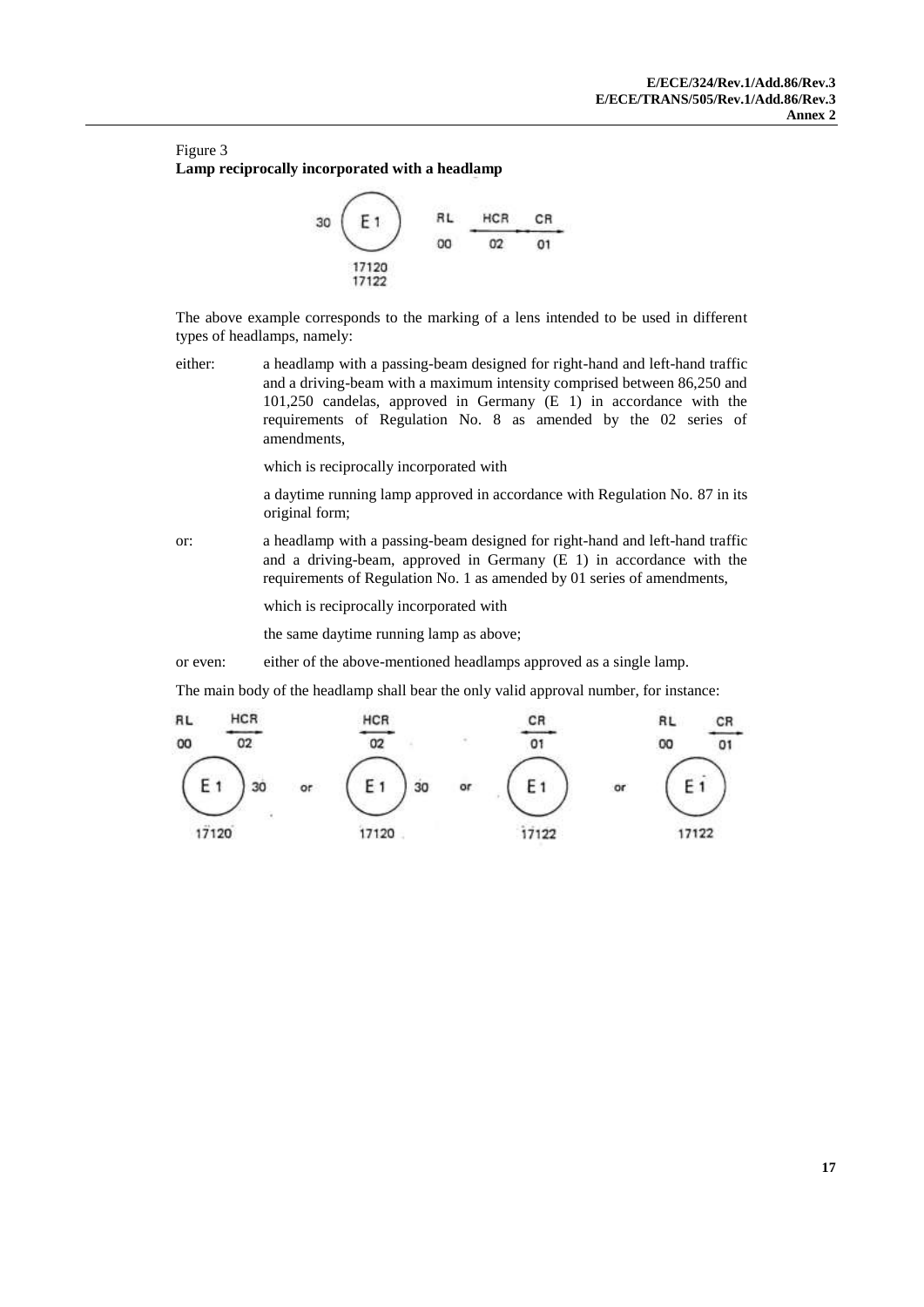#### <span id="page-17-0"></span>**Photometric measurements**

- 1. When photometric measurements are taken, stray reflections shall be avoided by appropriate masking.
- 2. In the event that the results of measurements are challenged, measurements shall be taken in such way as to meet the following requirements:
- 2.1. The distance of measurement shall be such that the law of the inverse of the square of the distance is applicable:
- 2.2. The measuring equipment shall be such that the angle subtended by the receiver from the reference centre of the light is between 10' and 1°:
- 2.3. The intensity requirement for a particular direction of observation shall be satisfied if the required intensity is obtained in a direction deviating by not more than one-quarter of a degree from the direction of observation.
- 3. In the case where the daytime running lamp may be installed on the vehicle in more than one or in a field of different positions the photometric measurements shall be repeated for each position or for the extreme positions in the field of the reference axis specified by the manufacturer.
- 4. Photometric measurement of lamps

The photometric performance shall be checked:

4.1. For non-replaceable light sources (filament lamps or other):

With the light sources present in the lamp, in accordance with paragraph 10. of this Regulation.

4.2. For replaceable light sources:

When equipped with light sources at 6.75 V, 13.5 V or 28.0 V, the luminous intensity values produced shall be corrected. For filament lamps the correction factor is the ratio between the reference luminous flux and the mean value of the luminous flux found at the voltage applied (6.75 V, 13.5 V or 28.0 V).

For LED light sources the correction factor is the ratio between the objective luminous flux and the mean value of the luminous flux found at the voltage applied (6.75 V, 13.5 V or 28.0 V).

The actual luminous fluxes of each light source used shall not deviate more than  $\pm 5$  per cent from the mean value. Alternatively and in case of filament lamps only, a standard filament lamp may be used in turn, in each of the individual positions, operated

At its reference flux, the individual measurements in each position being added together.

4.3. For any daytime running lamp except those equipped with filament lamp(s), the luminous intensities, measured after one minute and after 30 minutes of operation, shall comply with the minimum and maximum requirements. The luminous intensity distribution after one minute of operation can be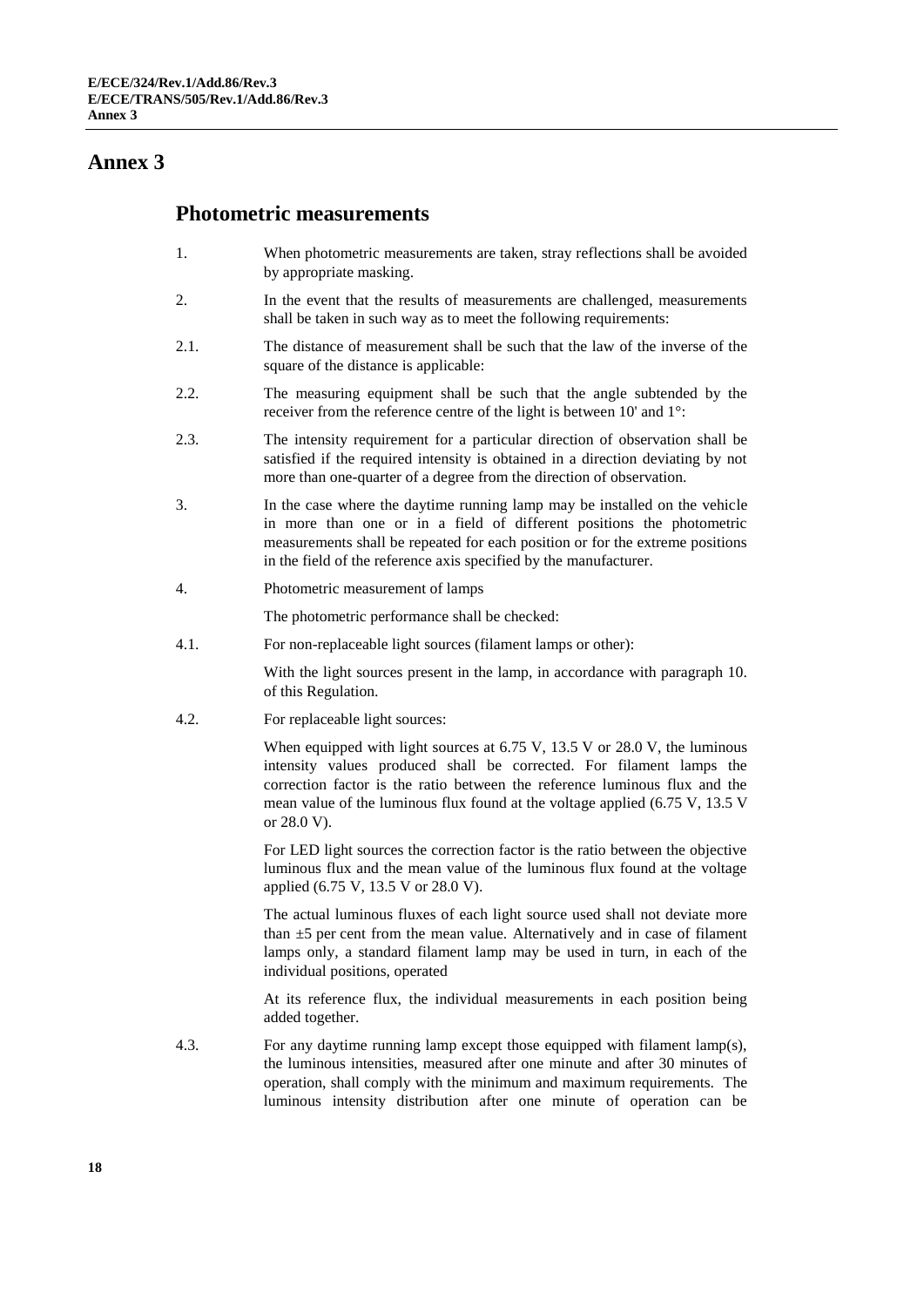calculated from the luminous intensity distribution after 30 minutes of operation by applying at each test point the ratio of luminous intensities measured at HV after one minute and after 30 minutes of operation.

5. Table of standard light distribution



- 5.1. The direction  $H = 0^{\circ}$  and  $V = 0^{\circ}$  corresponds to the reference axis. (On the vehicle, it is horizontal, parallel to the median longitudinal plane of the vehicle and oriented in the required direction of visibility). It passes through the centre of reference. The values shown in the table give, for the various directions of measurement, the minimum intensities as a percentage of the minimum required in the axis for each lamp (in the direction  $H = 0^{\circ}$  and  $V = 0^{\circ}$ ).
- 5.2. Within the field of light distribution of paragraph 3. above schematically shown as a grid, the light pattern should be substantially uniform, i.e. in so far as the light intensity in each direction of a part of the field formed by the gird lines shall meet at least the lowest minimum value being shown on the gird lines surrounding the questioned direction as a percentage.
- Figure 4 **Light source modules**

#### MD E3 17325

The light source module bearing the identification code shown above has been approved together with a lamp approved in Italy (E 3) under approval number 17325.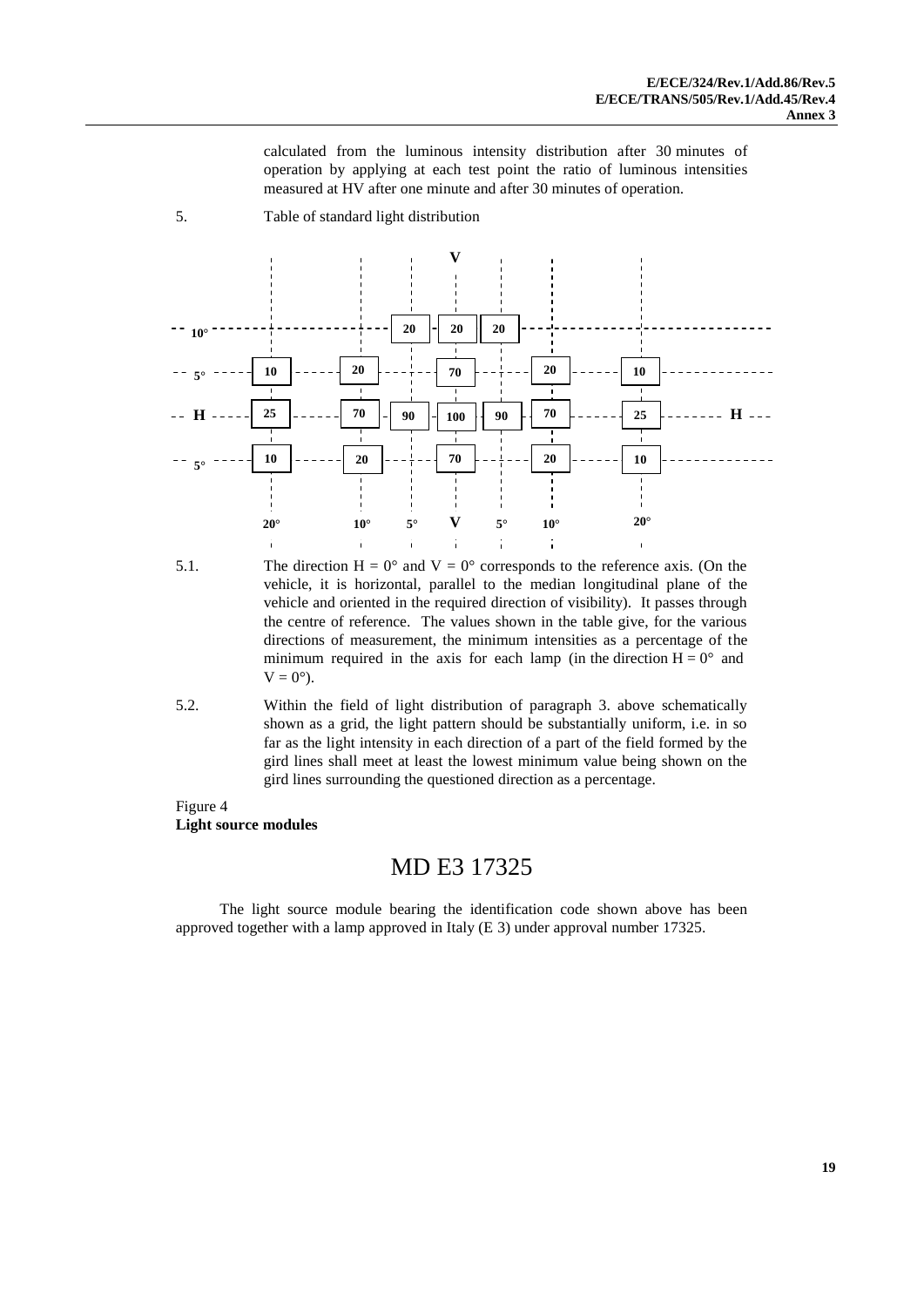# **Minimum requirements for conformity of production control procedures**

#### 1. General

- 1.1. The conformity requirements shall be considered satisfied from a mechanical and geometric standpoint, if the differences do not exceed inevitable manufacturing deviations within the requirements of this Regulation.
- 1.2. With respect to photometric performances, the conformity of mass-produced lamps shall not be contested if, when testing photometric performances of any lamp chosen at random and equipped with a standard light source, or when the lamps are equipped with non-replaceable light sources (filament lamps or other), and when all measurements are made at 6.75 V, 13.5 V or 28.0 V respectively:
- 1.2.1. No measured value deviates unfavourably by more than 20 per cent from the values prescribed in this Regulation.
- 1.2.2. If, in the case of a lamp equipped with a replaceable light source and if results of the test described above do not meet the requirements, tests on lamps shall be repeated using another standard light source.
- 1.3. The chromaticity coordinates shall be complied with when the lamp is equipped with a standard light source, or for lamps equipped with nonreplaceable light sources (filament lamps or other), when the colorimetric characteristics are verified with the light source present in the lamp.
- 2. Minimum requirements for verification of conformity by the manufacturer

For each type of lamp the holder of the approval mark shall carry out at least the following tests, at appropriate intervals. The tests shall be carried out in accordance with the provisions of this Regulation.

If any sampling shows non-conformity with regard to the type of test concerned, further samples shall be taken and tested. The manufacturer shall take steps to ensure the conformity of the production concerned.

2.1. Nature of tests

Tests of conformity in this Regulation shall cover the photometric and colorimetric characteristics.

- 2.2. Methods used in tests
- 2.2.1. Tests shall generally be carried out in accordance with the methods set out in this Regulation.
- 2.2.2. In any test of conformity carried out by the manufacturer, equivalent methods may be used with the consent of the Type Approval Authority responsible for approval tests. The manufacturer is responsible for proving that the applied methods are equivalent to those laid down in this Regulation.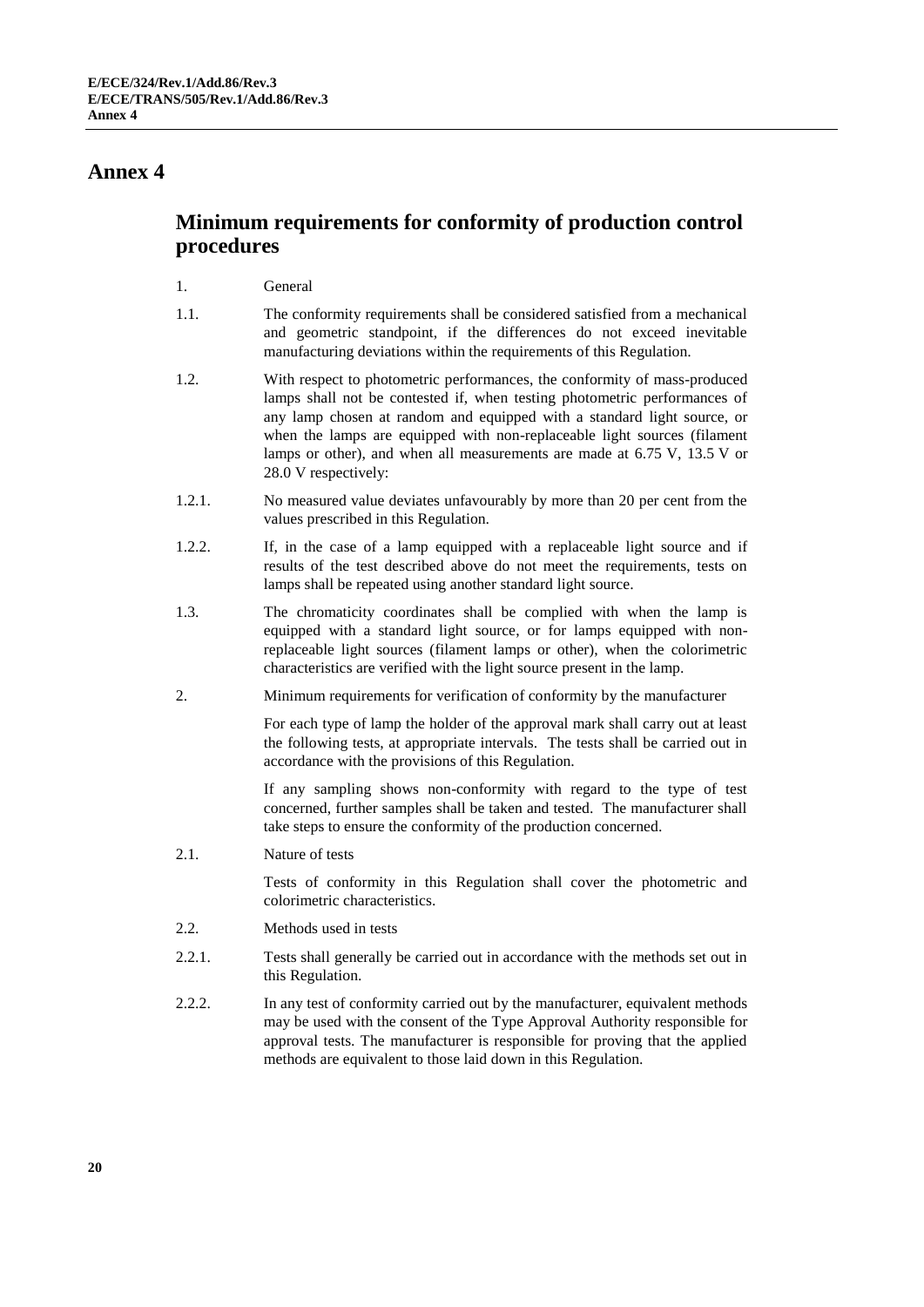- 2.2.3. The application of paragraphs 2.2.1. and 2.2.2. above requires regular calibration of test apparatus and its correlation with measurements made by a Type Approval Authority.
- 2.2.4. In all cases the reference methods shall be those of this Regulation, particularly for the purpose of administrative verification and sampling.
- 2.3. Nature of sampling

Samples of lamps shall be selected at random from the production of a uniform batch. A uniform batch means a set of lamps of the same type, defined according to the production methods of the manufacturer.

The assessment shall in general cover series production from individual factories. However, a manufacturer may group together records concerning the same type from several factories, provided these operate under the same quality system and quality management.

2.4. Measured and recorded photometric characteristics

The sampled lamp shall be subjected to photometric measurements for the minimum values at the points listed in Annex 3 to this Regulation and the required chromaticity coordinates.

2.5. Criteria governing acceptability

The manufacturer is responsible for carrying out a statistical study of the test results and for defining, in agreement with the Type Approval Authority, criteria governing the acceptability of his products in order to meet the specifications laid down for verification of conformity of products in paragraph 13.1. of this Regulation.

The criteria governing the acceptability shall be such that, with a confidence level of 95 per cent, the minimum probability of passing a spot check in accordance with Annex 5 (first sampling) would be 0.95.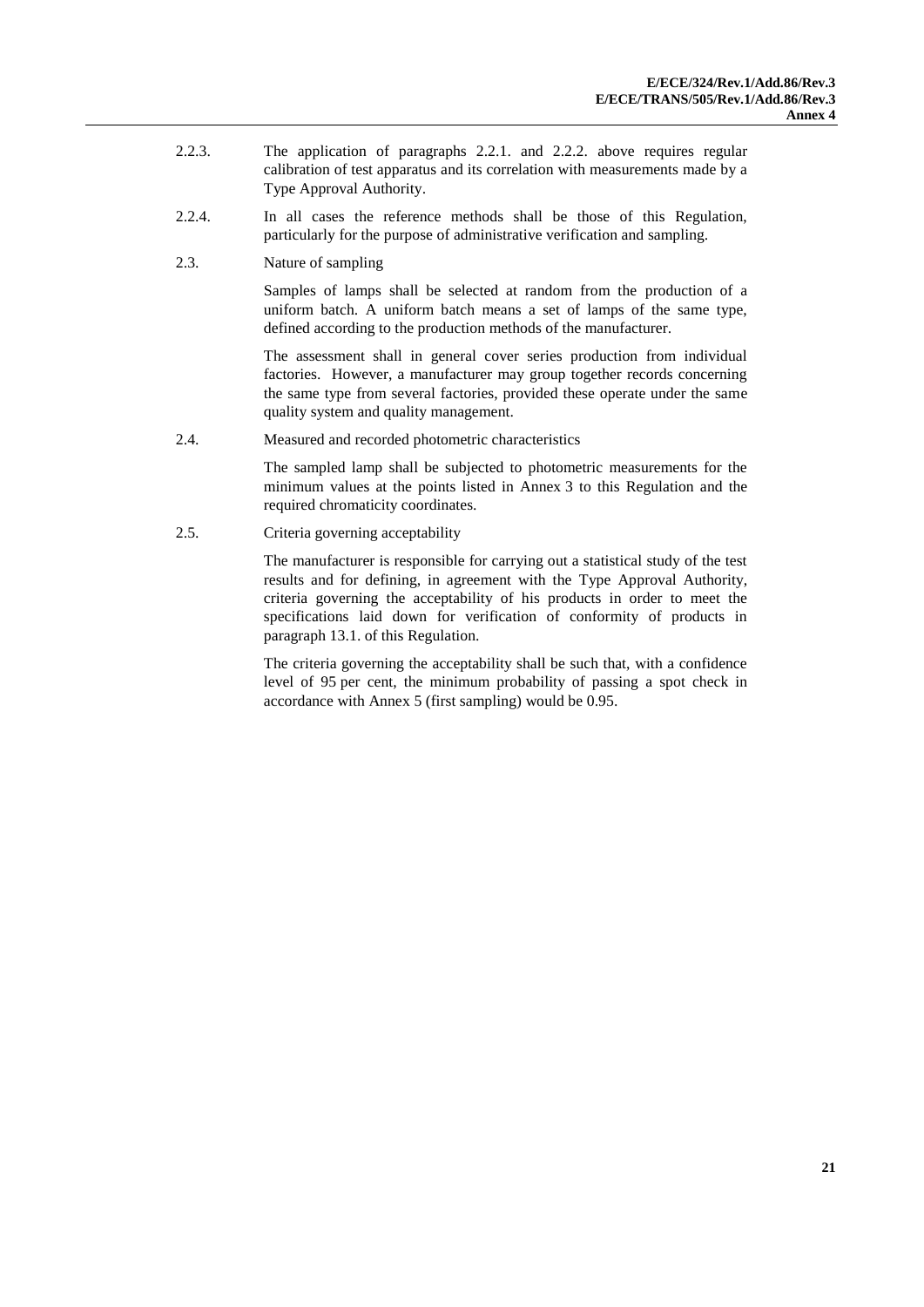## <span id="page-21-0"></span>**Minimum requirements for sampling by an inspector**

- 1. General
- 1.1. The conformity requirements shall be considered satisfied from a mechanical and a geometric standpoint, in accordance with the requirements of this Regulation, if any, if the differences do not exceed inevitable manufacturing deviations.
- 1.2. With respect to photometric performance, the conformity of mass-produced lamps shall not be contested if, when testing photometric performances of any lamp chosen at random and equipped with a standard light source, or when the lamps are equipped with non-replaceable light sources (filament lamps or other), and when all measurements are made at 6.75 V, 13.5 V or 28.0 V respectively:
- 1.2.1. No measured value deviates unfavourably by more than 20 per cent from the values prescribed in this Regulation.
- 1.2.2. If, in the case of a lamp equipped with a replaceable light source and if results of the test described above do not meet the requirements, tests on lamps shall be repeated using another standard light source.
- 1.2.3. Lamps with apparent defects are disregarded.
- 1.3. The chromaticity coordinates shall be complied with when the lamp is equipped with a standard light source, or for lamps equipped with nonreplaceable light sources (filament lamps or other), when the colorimetric characteristics are verified with the light source present in the lamp.
- 2. First sampling

In the first sampling four lamps are selected at random. The first sample of two is marked A, the second sample of two is marked B.

- 2.1. The conformity is not contested
- 2.1.1. Following the sampling procedure shown in Figure 1 of this annex the conformity of mass-produced lamps shall not be contested if the deviation of the measured values of the lamps in the unfavourable directions are:

#### 2.1.1.1. Sample A

 $2.1.1.2.$ 

|  | A1: | one lamp               | 0 per cent  |
|--|-----|------------------------|-------------|
|  |     | one lamp not more than | 20 per cent |
|  | A2: | both lamps more than   | 0 per cent  |
|  |     | but not more than      | 20 per cent |
|  |     | go to sample B         |             |
|  |     |                        |             |
|  | B1: | both lamps             | 0 per cent  |

2.1.2. Or, if the conditions of paragraph 1.2.2. above for sample A are fulfilled.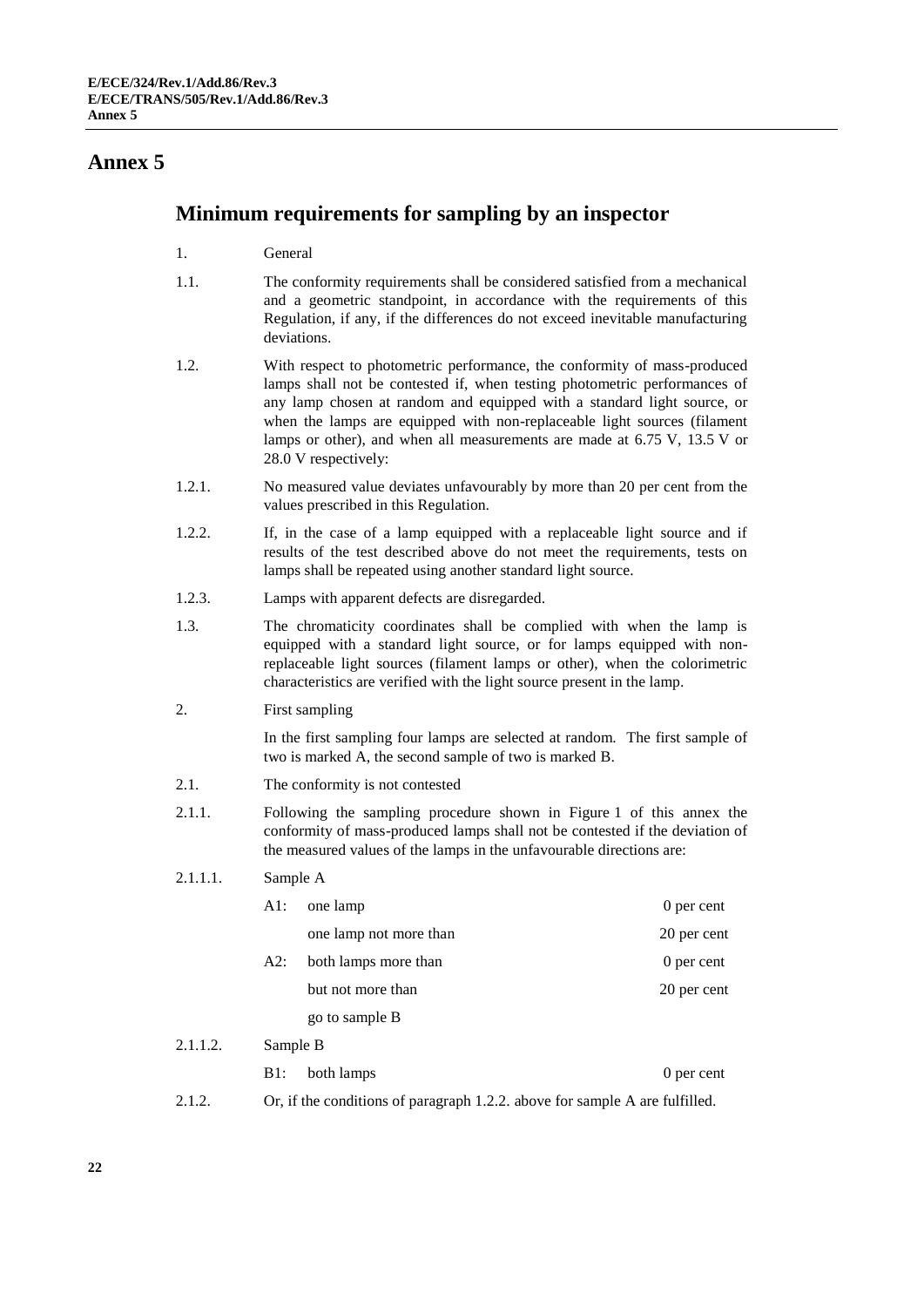| 2.2.     | The conformity is contested                                                                                                                                                                                                                                                           |                                                                                                                                                                                                          |             |  |
|----------|---------------------------------------------------------------------------------------------------------------------------------------------------------------------------------------------------------------------------------------------------------------------------------------|----------------------------------------------------------------------------------------------------------------------------------------------------------------------------------------------------------|-------------|--|
| 2.2.1.   | Following the sampling procedure shown in Figure 1 of this annex the<br>conformity of mass-produced lamps shall be contested and the manufacturer<br>requested to make his production meet the requirements (alignment) if the<br>deviations of the measured values of the lamps are: |                                                                                                                                                                                                          |             |  |
| 2.2.1.1. |                                                                                                                                                                                                                                                                                       | Sample A                                                                                                                                                                                                 |             |  |
|          | A3:                                                                                                                                                                                                                                                                                   | one lamp not more than                                                                                                                                                                                   | 20 per cent |  |
|          |                                                                                                                                                                                                                                                                                       | one lamp more than                                                                                                                                                                                       | 20 per cent |  |
|          |                                                                                                                                                                                                                                                                                       | but not more than                                                                                                                                                                                        | 30 per cent |  |
| 2.2.1.2. | Sample B                                                                                                                                                                                                                                                                              |                                                                                                                                                                                                          |             |  |
|          | B2:                                                                                                                                                                                                                                                                                   | in the case of A2                                                                                                                                                                                        |             |  |
|          |                                                                                                                                                                                                                                                                                       | one lamp more than                                                                                                                                                                                       | 0 per cent  |  |
|          |                                                                                                                                                                                                                                                                                       | but not more than                                                                                                                                                                                        | 20 per cent |  |
|          |                                                                                                                                                                                                                                                                                       | one lamp not more than                                                                                                                                                                                   | 20 per cent |  |
|          | B3:                                                                                                                                                                                                                                                                                   | in the case of A2                                                                                                                                                                                        |             |  |
|          |                                                                                                                                                                                                                                                                                       | one lamp                                                                                                                                                                                                 | 0 per cent  |  |
|          |                                                                                                                                                                                                                                                                                       | one lamp more than                                                                                                                                                                                       | 20 per cent |  |
|          |                                                                                                                                                                                                                                                                                       | but not more than                                                                                                                                                                                        | 30 per cent |  |
| 2.2.2.   |                                                                                                                                                                                                                                                                                       | Or, if the conditions of paragraph 1.2.2. above for sample A are not fulfilled.                                                                                                                          |             |  |
| 2.3.     |                                                                                                                                                                                                                                                                                       | Approval withdrawn                                                                                                                                                                                       |             |  |
|          |                                                                                                                                                                                                                                                                                       | Conformity shall be contested and paragraph 14. of this Regulation applied<br>if, following the sampling procedure in Figure 1 of this annex, the deviations<br>of the measured values of the lamps are: |             |  |
| 2.3.1.   | Sample A                                                                                                                                                                                                                                                                              |                                                                                                                                                                                                          |             |  |
|          | A4:                                                                                                                                                                                                                                                                                   | one lamp not more than                                                                                                                                                                                   | 20 per cent |  |
|          |                                                                                                                                                                                                                                                                                       | one lamp more than                                                                                                                                                                                       | 30 per cent |  |
|          | A5:                                                                                                                                                                                                                                                                                   | both lamps more than                                                                                                                                                                                     | 20 per cent |  |
| 2.3.2.   |                                                                                                                                                                                                                                                                                       | Sample B                                                                                                                                                                                                 |             |  |
|          | B4:                                                                                                                                                                                                                                                                                   | in the case of A2                                                                                                                                                                                        |             |  |
|          |                                                                                                                                                                                                                                                                                       | one lamp more than                                                                                                                                                                                       | 0 per cent  |  |
|          |                                                                                                                                                                                                                                                                                       | but not more than                                                                                                                                                                                        | 20 per cent |  |
|          |                                                                                                                                                                                                                                                                                       | one lamp more than                                                                                                                                                                                       | 20 per cent |  |
|          | B5:                                                                                                                                                                                                                                                                                   | in the case of A2                                                                                                                                                                                        |             |  |
|          |                                                                                                                                                                                                                                                                                       | both lamps more than                                                                                                                                                                                     | 20 per cent |  |
|          | B6:                                                                                                                                                                                                                                                                                   | in the case of A2                                                                                                                                                                                        |             |  |
|          |                                                                                                                                                                                                                                                                                       | one lamp                                                                                                                                                                                                 | 0 per cent  |  |
|          |                                                                                                                                                                                                                                                                                       |                                                                                                                                                                                                          |             |  |
|          |                                                                                                                                                                                                                                                                                       | one lamp more than                                                                                                                                                                                       | 30 per cent |  |

2.3.3. Or, if the conditions of paragraph 1.2.2. above for samples A and B are not fulfilled.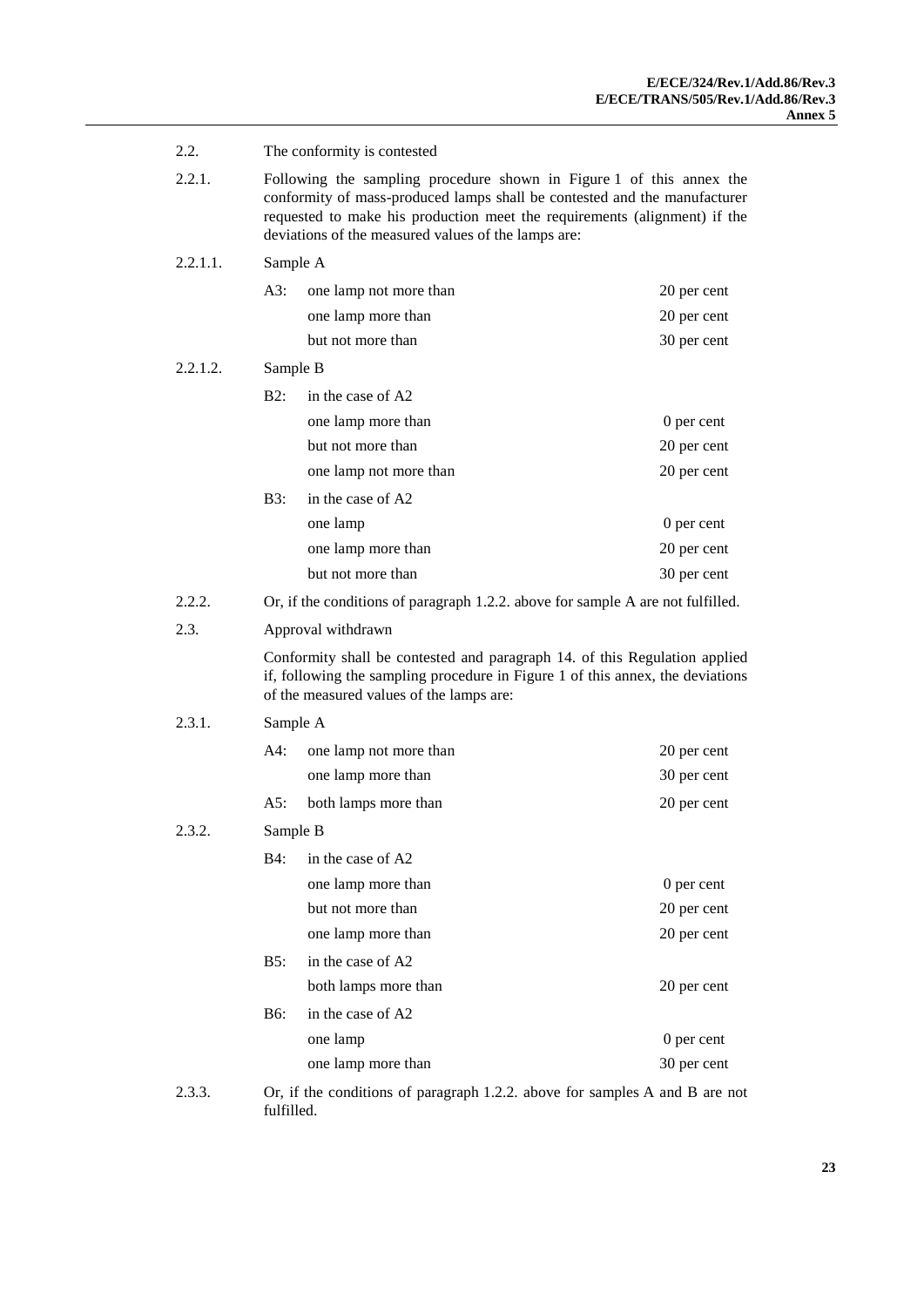| 3.       |                                                                             | Repeated sampling                                                                                                                                                                                                                                                                     |             |  |
|----------|-----------------------------------------------------------------------------|---------------------------------------------------------------------------------------------------------------------------------------------------------------------------------------------------------------------------------------------------------------------------------------|-------------|--|
|          |                                                                             | In the cases of A3, B2, B3 a repeated sampling, third sample $C$ of two lamps<br>and fourth sample D of two lamps, selected from stock manufactured after<br>alignment, is necessary within two months' time after the notification.                                                  |             |  |
| 3.1.     |                                                                             | The conformity is not contested                                                                                                                                                                                                                                                       |             |  |
| 3.1.1.   |                                                                             | Following the sampling procedure shown in Figure 1 of this annex the<br>conformity of mass-produced lamps shall not be contested if the deviations of<br>the measured values of the lamps are:                                                                                        |             |  |
| 3.1.1.1. | Sample C                                                                    |                                                                                                                                                                                                                                                                                       |             |  |
|          | $C1$ :                                                                      | one lamp                                                                                                                                                                                                                                                                              | 0 per cent  |  |
|          |                                                                             | one lamp not more than                                                                                                                                                                                                                                                                | 20 per cent |  |
|          | $C2$ :                                                                      | both lamps more than                                                                                                                                                                                                                                                                  | 0 per cent  |  |
|          |                                                                             | but not more than                                                                                                                                                                                                                                                                     | 20 per cent |  |
|          |                                                                             | go to sample D                                                                                                                                                                                                                                                                        |             |  |
| 3.1.1.2. | Sample D                                                                    |                                                                                                                                                                                                                                                                                       |             |  |
|          | $D1$ :                                                                      | in the case of C2                                                                                                                                                                                                                                                                     |             |  |
|          |                                                                             | both lamps                                                                                                                                                                                                                                                                            | 0 per cent  |  |
| 3.1.2.   | Or, if the conditions of paragraph 1.2.2. above for sample C are fulfilled. |                                                                                                                                                                                                                                                                                       |             |  |
| 3.2.     | The conformity is contested                                                 |                                                                                                                                                                                                                                                                                       |             |  |
| 3.2.1.   |                                                                             | Following the sampling procedure shown in Figure 1 of this annex the<br>conformity of mass-produced lamps shall be contested and the manufacturer<br>requested to make his production meet the requirements (alignment) if the<br>deviations of the measured values of the lamps are: |             |  |
| 3.2.1.1. | Sample D                                                                    |                                                                                                                                                                                                                                                                                       |             |  |
|          | $D2$ :                                                                      | in the case of C2                                                                                                                                                                                                                                                                     |             |  |
|          |                                                                             | one lamp more than                                                                                                                                                                                                                                                                    | 0 per cent  |  |
|          |                                                                             | but not more than                                                                                                                                                                                                                                                                     | 20 per cent |  |
|          |                                                                             | one lamp not more than                                                                                                                                                                                                                                                                | 20 per cent |  |
| 3.2.1.2. |                                                                             | Or, if the conditions of paragraph 1.2.2. above for sample C are not fulfilled.                                                                                                                                                                                                       |             |  |
| 3.3.     |                                                                             | Approval withdrawn                                                                                                                                                                                                                                                                    |             |  |
|          |                                                                             | Conformity shall be contested and paragraph 14. of this Regulation applied<br>if, following the sampling procedure in Figure 1 of this annex, the deviations<br>of the measured values of the lamps are:                                                                              |             |  |
| 3.3.1.   | Sample C                                                                    |                                                                                                                                                                                                                                                                                       |             |  |
|          | $C3$ :                                                                      | one lamp not more than                                                                                                                                                                                                                                                                | 20 per cent |  |
|          |                                                                             | one lamp more than                                                                                                                                                                                                                                                                    | 20 per cent |  |
|          | $C4$ :                                                                      | both lamps more than                                                                                                                                                                                                                                                                  | 20 per cent |  |
| 3.3.2.   | Sample D                                                                    |                                                                                                                                                                                                                                                                                       |             |  |
|          |                                                                             |                                                                                                                                                                                                                                                                                       |             |  |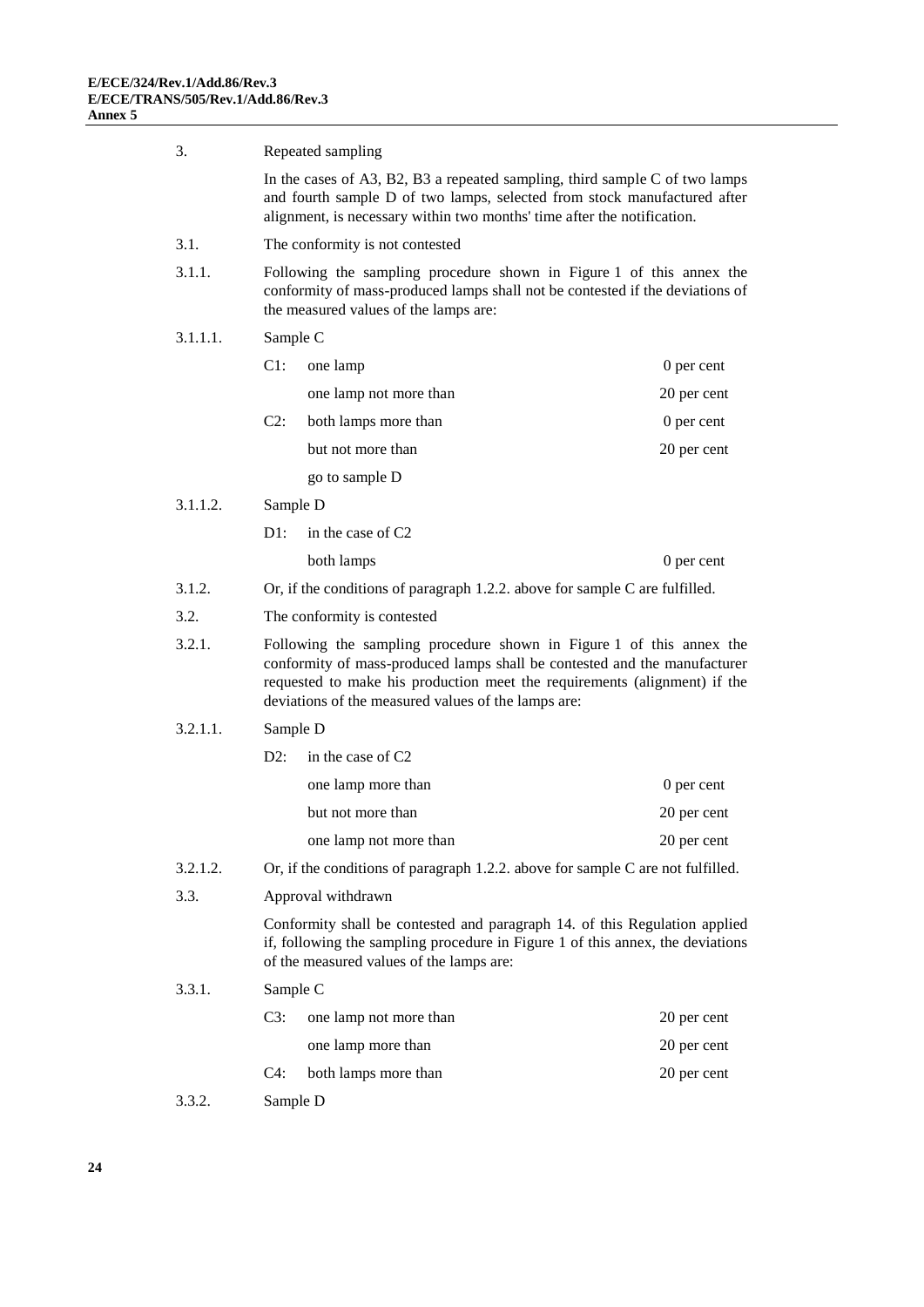| D3: in the case of $C2$ |             |
|-------------------------|-------------|
| one lamp 0 or more than | 0 per cent  |
| one lamp more than      | 20 per cent |

3.3.3. Or, if the conditions of paragraph 1.2.2. above for samples C and D are not fulfilled.





X